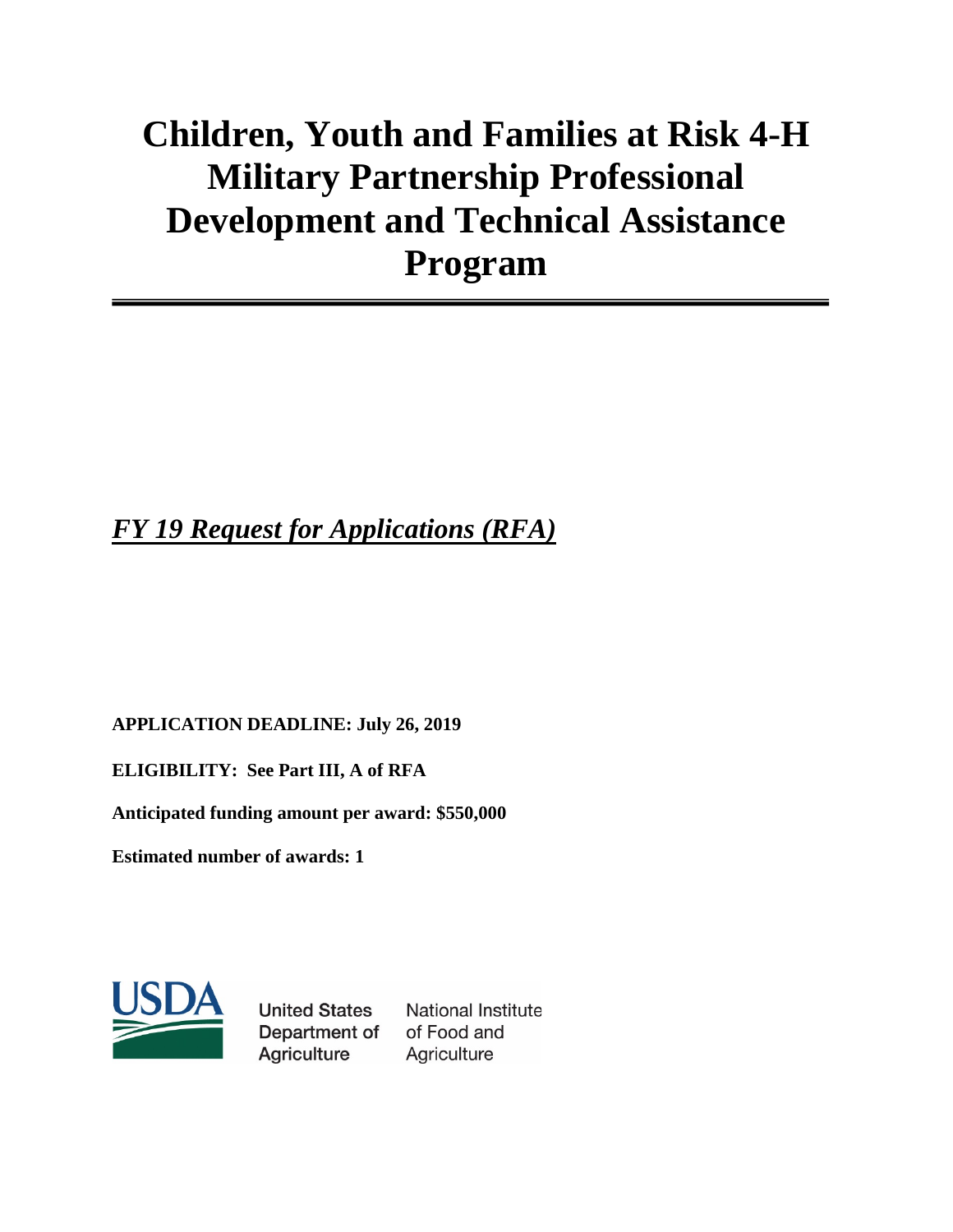#### **NATIONAL INSTITUTE OF FOOD AND AGRICULTURE; U.S. DEPARTMENT OF AGRICULTURE**

**Children, Youth and Families at Risk (CYFAR) 4-H Military Partnership Professional Development and Technical Assistance Program (CMPC-PDTA)**

#### **INITIAL ANNOUNCEMENT**

**CATALOG OF FEDERAL DOMESTIC ASSISTANCE:** This program is listed in the Assistance Listings under the Catalog of Federal Domestic Assistance number 10.521.

**DATES:** Applications must be received by **5 p.m. Eastern Time** on **July 26, 2019.** Applications received after this deadline will normally not be considered for funding (see Part IV, C of this RFA). Comments regarding this request for applications (RFA) are requested within six months from the issuance of this notice. Comments received after that date will be considered to the extent practicable.

**STAKEHOLDER INPUT:** We at the National Institute of Food and Agriculture (NIFA) seek your comments about this RFA. We will consider your comments when we develop the next RFA for the program, if applicable, and we'll use them to meet the requirements of section 103(c)(2) of the Agricultural Research, Extension, and Education Reform Act of 1998 (7 U.S.C. 7613(c)(2)). Submit your written stakeholder comments by the deadline set forth in the DATES portion of this notice via email to [Policy@nifa.usda.gov.](mailto:Policy@nifa.usda.gov) (This email address is only for receiving comments regarding this RFA and *not* for requesting information or forms.) In your comments, please state that you are responding to the **CYFAR 4-H Military Partnership Professional Development and Technical Assistance Program (CMPC-PDTA) RFA.**

Visit the [NIFA website](https://nifa.usda.gov/centers-excellence) to access a factsheet on the Center of Excellence (COE) designation process, including COE criteria, and a list of programs offering COE opportunities. You may also review a recording of COE outreach and COE implementation webinars on the site. We will update COE webpages as appropriate.

**EXECUTIVE SUMMARY:** NIFA requests applications for the **CYFAR 4-H Military Partnership Professional Development and Technical Assistance Program (CMPC-PDTA**) for fiscal year (FY) 2019 to support the implementation and capacity of the 4-H Military Partnership and Outreach Support Program. The anticipated amount available for CMPC-PDTA in FY 2019 is approximately \$550,000. This is a new three (3) year continuation award. Subsequent annual increments of funding will be contingent upon satisfactory progress by the awardee and the availability of funding.

This notice identifies the objectives for CMPC-PDTA projects, deadline dates, funding information, eligibility criteria for projects and applicants, and application forms and associated instructions needed to apply for a CMPC-PDTA grant.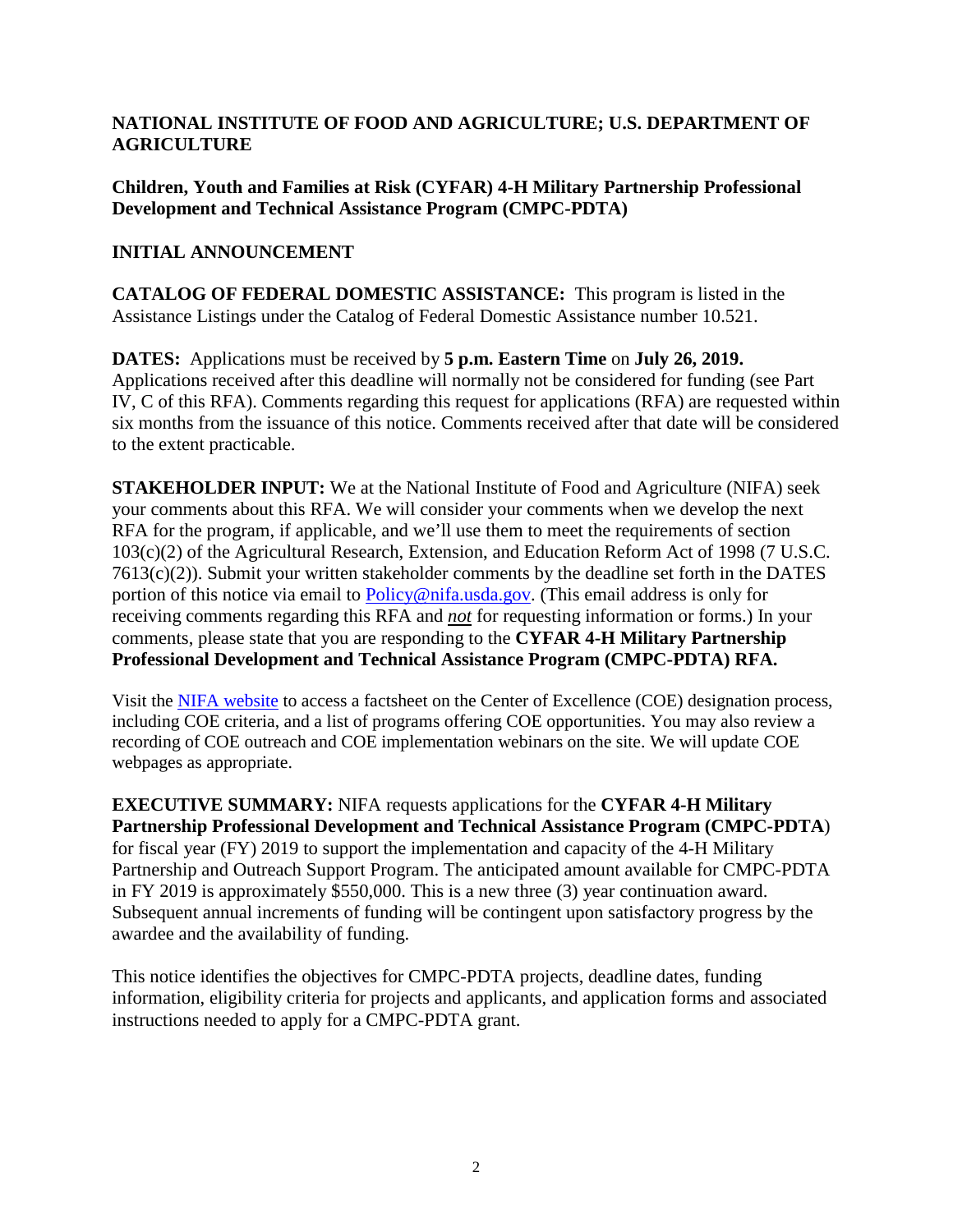# **Table of Contents**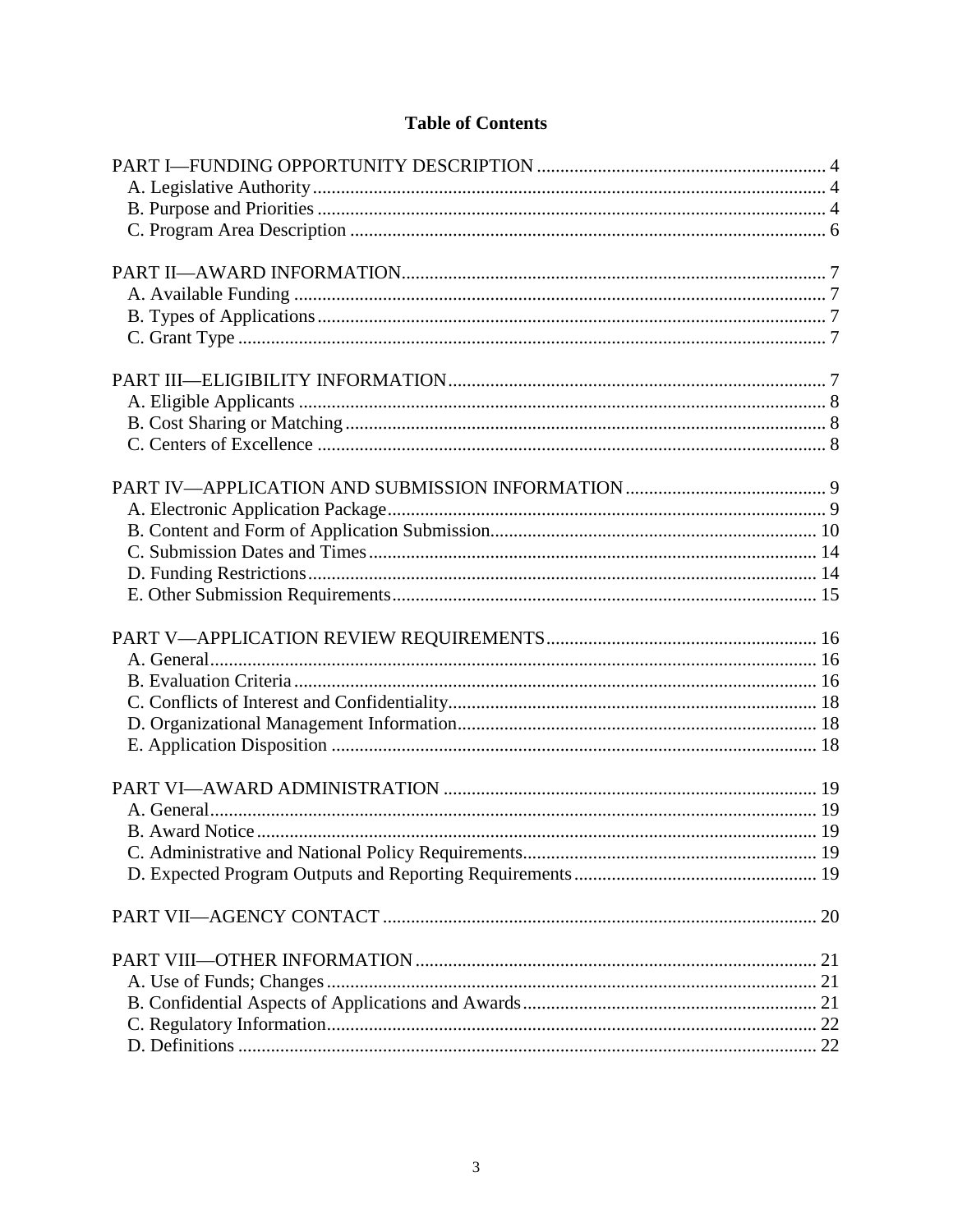# <span id="page-3-0"></span>**PART I—FUNDING OPPORTUNITY DESCRIPTION**

#### <span id="page-3-1"></span>**A. Legislative Authority**

Funding for the Children, Youth, and Families At-Risk (CYFAR) Sustainable Community Projects (SCP) is authorized under section 3(d) of the Smith-Lever Act of May 8, 1914, as amended (7 U.S.C. 341, et seq.). Section 7609 of the Agriculture Improvement Act of 2018 (Pub. L. 115-334) added the 1994 Land-grant Institutions (as defined in section 532 of the Equity in Educational Land-Grant Status Act of 1994 (7 U.S.C. 301 note) as eligible to compete for and receive CYFAR funding. Section 7403 of the Food, Conservation, and Energy Act (FCEA) of 2008 amended section 3(d) of the Smith-Lever Act of 1914 (7 U.S.C. 343(d)) in regards to eligibility. The eligibility to compete for CYFAR funding was broadened to include 1890 Landgrant Colleges and Universities, including Tuskegee University, West Virginia State University, and Central State University. Eligibility was also provided to the University of the District of Columbia.

Since 2009, NIFA has partnered with the United States military service branches to marshal resources of the Cooperative Extension 4-H programs to develop capacity for supporting and sustaining programs for military-connected youth who are identified as at-risk youth. CYFAR military-connected youth programs have been funded in forty seven states, the District of Columbia, and 2 territories and reach over 100,000 military-connected youth through 4-H positive youth development experiences in 4-H clubs, camps, and other 4-H opportunities.

#### <span id="page-3-2"></span>**B. Purpose and Priorities**

The purpose of the CYFAR 4-H Military Partnership Professional Development and Technical Assistance Program is to **support the implementation and capacity of the 4-H Military Partnership and Outreach Support Program**. Professional development and technical assistance are provided to the land-grant institutions and Cooperative Extension System, so that, in collaboration with other organizations, they are able to develop and deliver educational programs for military-connected youth. The educational programs are to equip militaryconnected youth in resiliency skills they need to lead positive, productive, and contributing lives. Military-connected youth are inherently at risk from a variety of factors that include: multiple and lengthy deployments by family members, relocation of the family, single partner households, lower income, and family members returning home who are wounded or do not return home. The CYFAR philosophy [\(Children, Youth, and Families at Risk Philosophy\)](https://nifa.usda.gov/sites/default/files/program/CYFAR-Philosophy-Update-2017.pdf) provides the foundation for the CYFAR 4-H Military Partnership Professional Development and Technical Assistance Program.

#### The **CYFAR 4-H Military Partnership Professional Development and Technical Assistance Program** (CMPC-PDTA) has three strategic objectives:

1. To provide professional development and technical assistance to the Land-grant institutions and Cooperative Extension Systems, in collaboration with other organizations, to ensure continued development and implementation of the 4-H program on military installations. The CMPC-PDTA program, collaboratively through the Extension system will provide the components of professional development and technical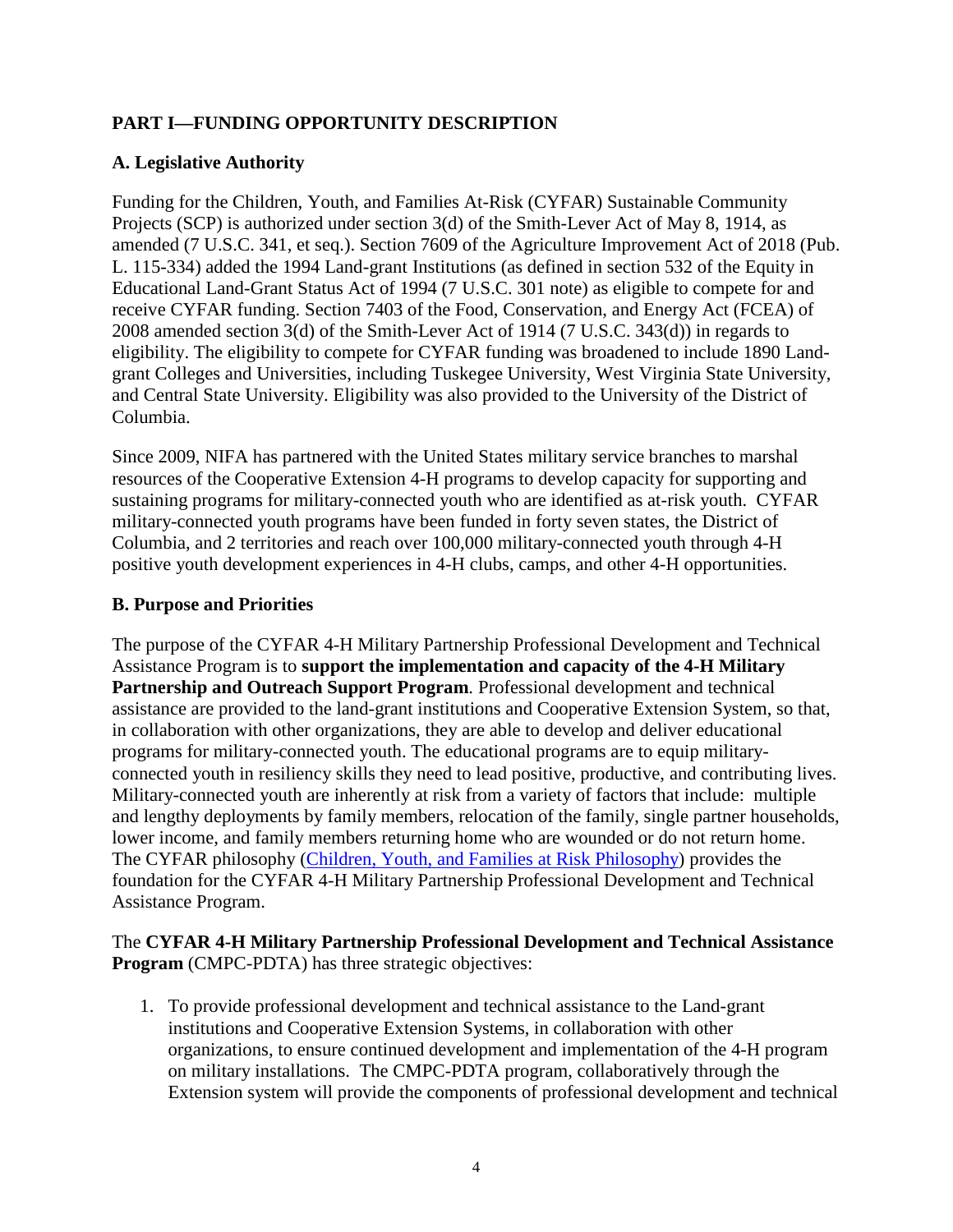assistance in keeping with the CYFAR Guiding Principles: (see [Children, Youth, and](https://nifa.usda.gov/sites/default/files/program/CYFAR%20guiding_principles.pdf)  [Families at Risk Program Guiding Principles\)](https://nifa.usda.gov/sites/default/files/program/CYFAR%20guiding_principles.pdf).

- 2. To support the development of Cooperative Extension's educational 4-H positive youth development programs (in local, often rural communities) for military-connected youth based on identified needs and soundly grounded in research.
- 3. To integrate 4-H Military Partnership programming into ongoing Extension programs for children, youth, and families – ensuring that military-connected youth continue to be a part of Extension 4-H programs and have access to resources and educational opportunities.

In alignment with the overall purpose of the program, the strategic objectives must be accomplished through the following activities:

#### **1. Professional Development:**

- a) Through a stakeholder input process, professional development training needs must be identified; and
- b) Based on the stakeholder input, a professional development plan must be created outlining training opportunities delivered through diverse methods and an evaluation plan for training. The overall professional development plan shall be designed to maximize expertise and capacity of Extension faculty, local and regional staff, and at the national level for 4-H military liaisons, military service staff working with landgrant institutions and also those involved in working with military-connected youth.

# **2. Communication:**

A plan for communication must be created outlining various strategies to increase meaningful communication across the partnership including the development and dissemination of marketing materials.

#### 3. **Evaluation**:

- a) An evaluation plan must be created detailing what will be measured, how data will be collected and maintained will be accomplished for partners' programs, and a process for providing training and technical assistance for issues related to evaluation and measuring impacts; and
- b) An Annual Report and Impact Statements must be completed and published for dissemination.

*Three (3) Year Plan of Work*: CMPC-PDTA applicants will describe how the strategic objectives with activities will be implemented over three years. The Plan of Work will be included in the Project Narrative.

CYFAR aligns with the [USDA Strategic Goals FYs 2018-2022](https://www.usda.gov/our-agency/about-usda/strategic-goals) specifically, Goal 4: Facilitate rural prosperity and economic development.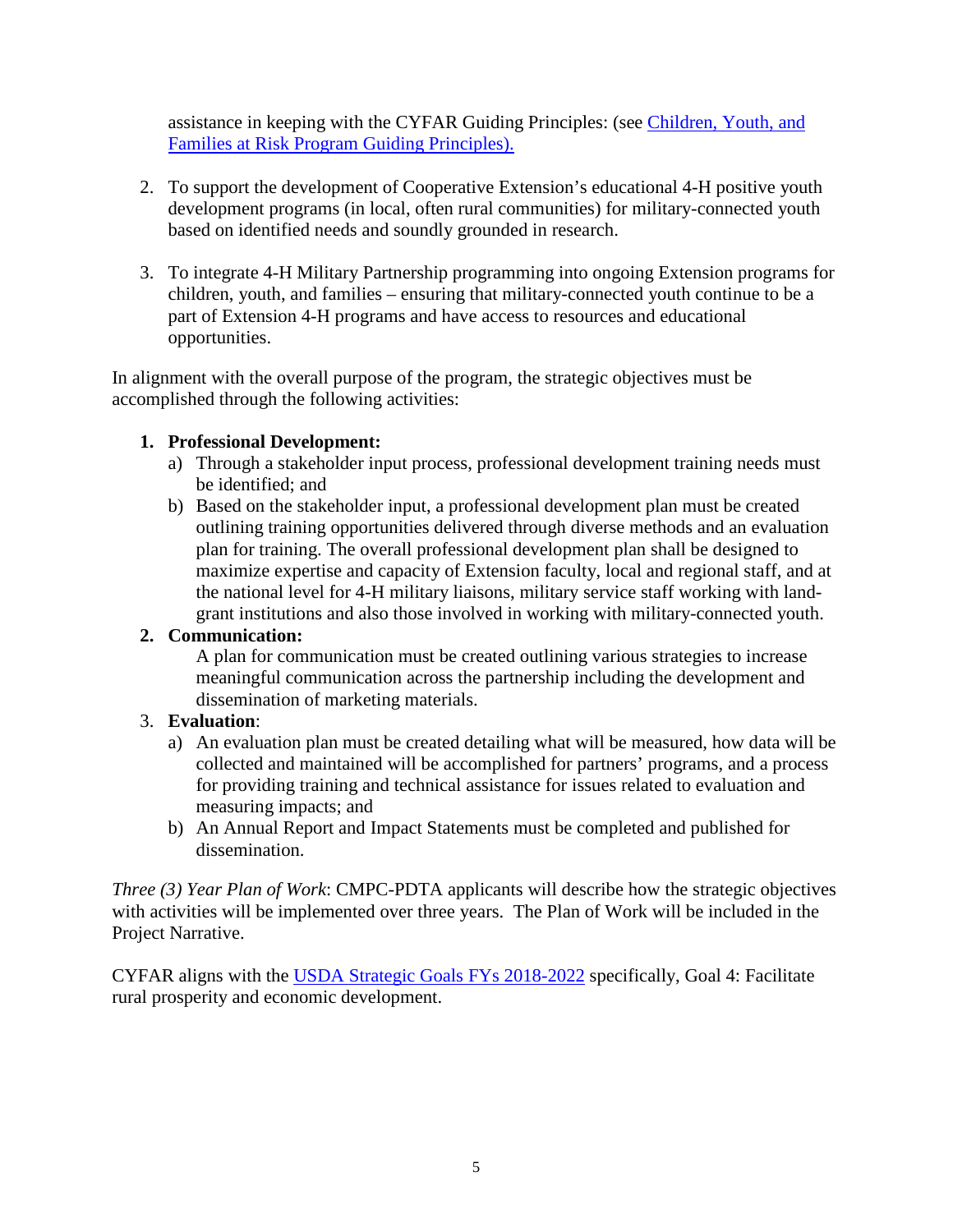# <span id="page-5-0"></span>**C. Program Area Description**

Program Code MC Program Code Name CYFAR<br>CFDA 10.521 CFDA<br>Project Types Project Types<br>
Grant Types<br>
Extension Projects<br>
Regular Grant Grant Duration<br>
Grant Duration<br>
Maximum Award Amount<br>
\$550,000 Maximum Award Amount

Regular Grant<br>One Year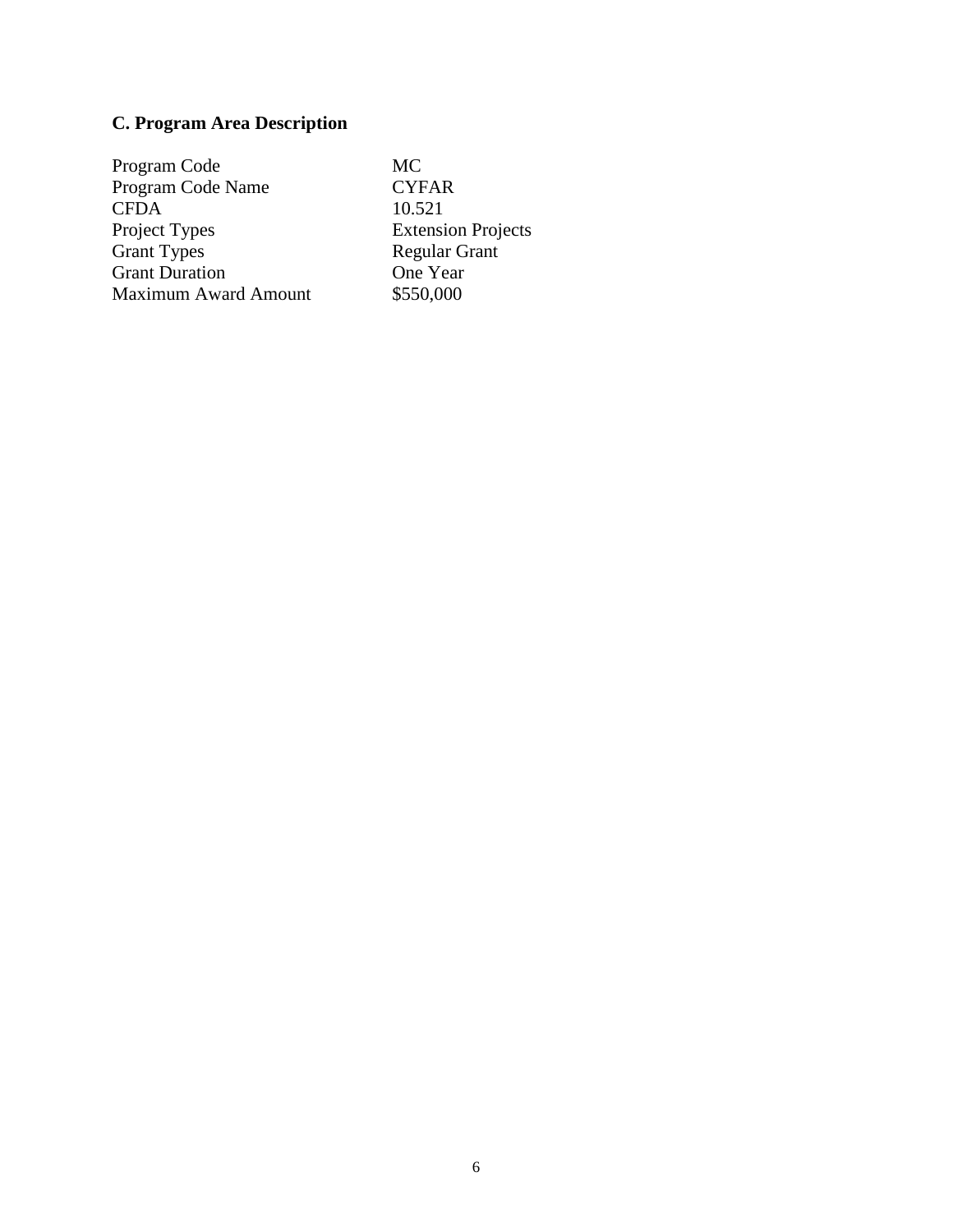# <span id="page-6-0"></span>**PART II—AWARD INFORMATION**

#### <span id="page-6-1"></span>**A. Available Funding**

The anticipated amount available for a CMPC-PDTA grant in FY 2019 is approximately \$550,000. There is no commitment by USDA to fund any particular application or to make a specific number of awards.

The **[Automated Standard Applications for Payment System](https://www.fiscal.treasury.gov/asap/) (ASAP)**, operated by the Department of Treasury's Bureau of the Fiscal Service, is the designated payment system for awards resulting from this RFA.

#### <span id="page-6-2"></span>**B. Types of Applications**

In FY 2019, you may only submit a new application to the CMPC-PDTA Program:

**New application**. This is a project application that has not been previously submitted to the CMPC-PDTA Program. We will review all new applications competitively using the screening for administrative requirements, review panel evaluation of proposals using evaluation criteria and selection process described in Part V of this RFA, Application Review Requirements.

Only three (3) year continuation applications may be submitted in response to this RFA. In FY 2019, NIFA plans to make one (1) new continuation award for an initial project period of one (1) year to grantees who have requested funding for three (3) years. Applications must include a plan of work, overall budget, overall budget narrative, and a budget narrative specific to each of the three (3) years.

A continuation grant is a grant instrument by which the Department agrees to support a specified level of effort for a predetermined project period with a statement of intention to provide additional support at a future date, provided the grantee performance has been satisfactory, appropriations are available for this purpose, and continued support would be in the best interest of the Federal government and the public. If these three (3) elements are met, NIFA plans to provide additional support in FYs 2019 through 2021. Further instructions will be provided at a future date, annually.

#### <span id="page-6-3"></span>**C. Grant Type**

<span id="page-6-4"></span>Standard Grant. Supports the implementation and capacity of the 4-H Military Partnership and Outreach Support Program.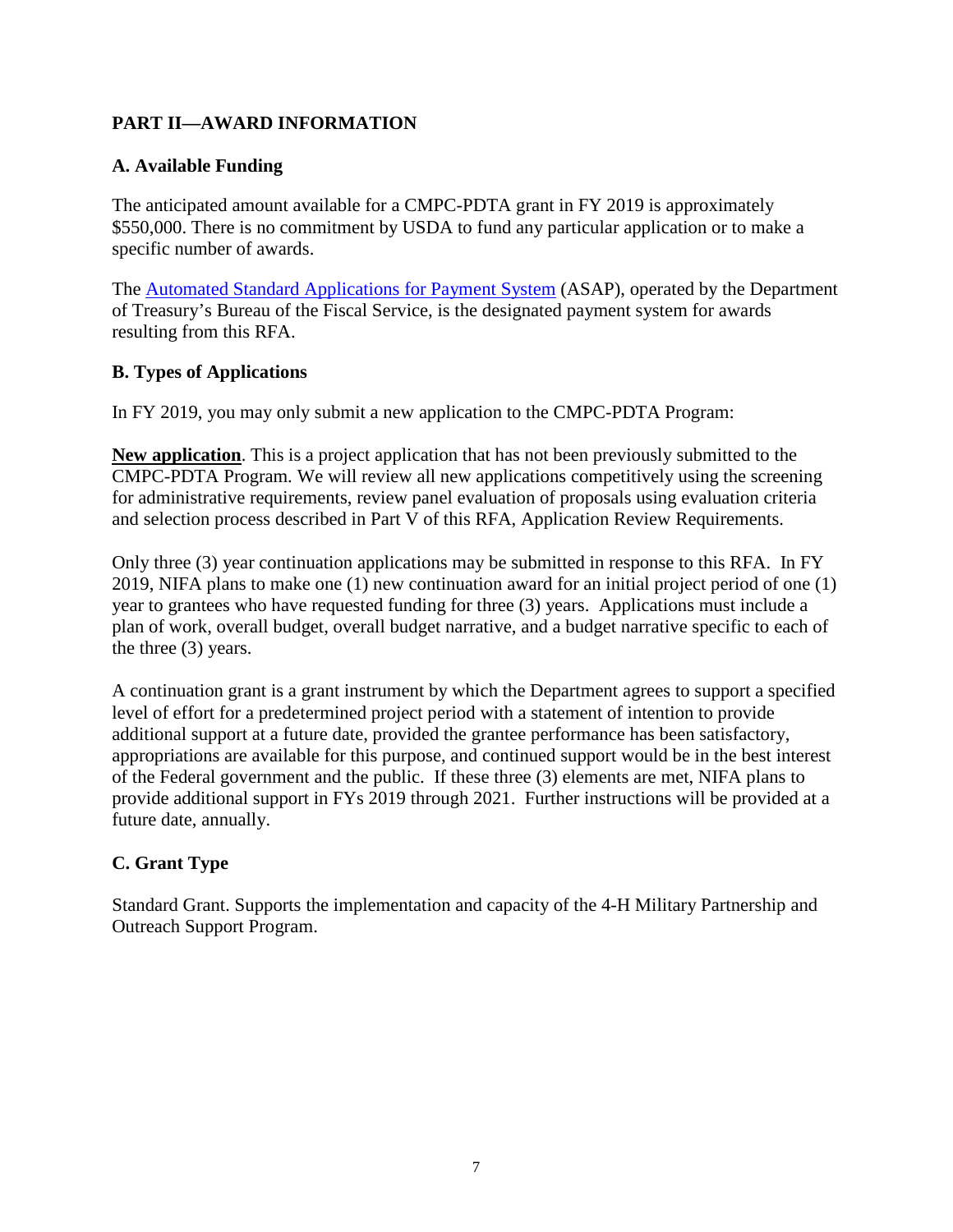# **PART III—ELIGIBILITY INFORMATION**

#### <span id="page-7-0"></span>**A. Eligible Applicants**

Applications may only be submitted by Cooperative Extension at 1890 Land-grant Institutions, including Tuskegee University, West Virginia State University, and Central State University, 1862 Land-grant Colleges and Universities, 1994 Land-grant Colleges and Universities, and the University of the District of Columbia. Failure to meet an eligibility criterion by the application deadline may result in the application being excluded from consideration or, even though an application may be reviewed, will preclude NIFA from making an award. *Only one application per land-grant institution will be accepted*.

For those new to Federal financial assistance, a [grants overview page](https://nifa.usda.gov/resource/grants-overview) is available on the NIFA website. This page includes information about free Grants 101 Training and other resources that are highly recommended for those seeking an understanding of Federal awards.

#### <span id="page-7-1"></span>**B. Cost Sharing or Matching**

NIFA does not require matching support for this program and matching resources will not be factored into the review process as evaluation criteria.

#### <span id="page-7-2"></span>**C. Centers of Excellence**

Pursuant to Section 7214 of the Agricultural Act of 2014 (Pub. L. 113-79), beginning in Fiscal Year 2015, for applicable competitive research and extension programs, NIFA will recognize and provide priority in the receipt of funding to applications from "centers of excellence" that carry out research, extension, and education activities that relate to the food and agricultural sciences. NIFA held listening sessions in July 2014 and accepted written comments from stakeholders to inform NIFA's implementation of the COE provision. Information from the webinars and a summary of the input are available on NIFA's [Centers of Excellence.](https://nifa.usda.gov/centers-excellence)

A COE is composed of one or more of the following entities that provide financial or in-kind support to the COE.

- 1. State agricultural experiment stations;
- 2. Colleges and universities;
- 3. University research foundations;
- 4. Other research institutions and organizations;
- 5. Federal agencies;
- 6. National laboratories;
- 7. Private organizations, foundations, or corporations;
- 8. Individuals; or
- 9. Any group consisting of two or more of the entities described in (1) through (8).

Standard grant applicants may be considered for COE designation. Standard grants will be awarded in response to this RFA. Part IV, B., 3. of this RFA contains additional requirements for COE consideration.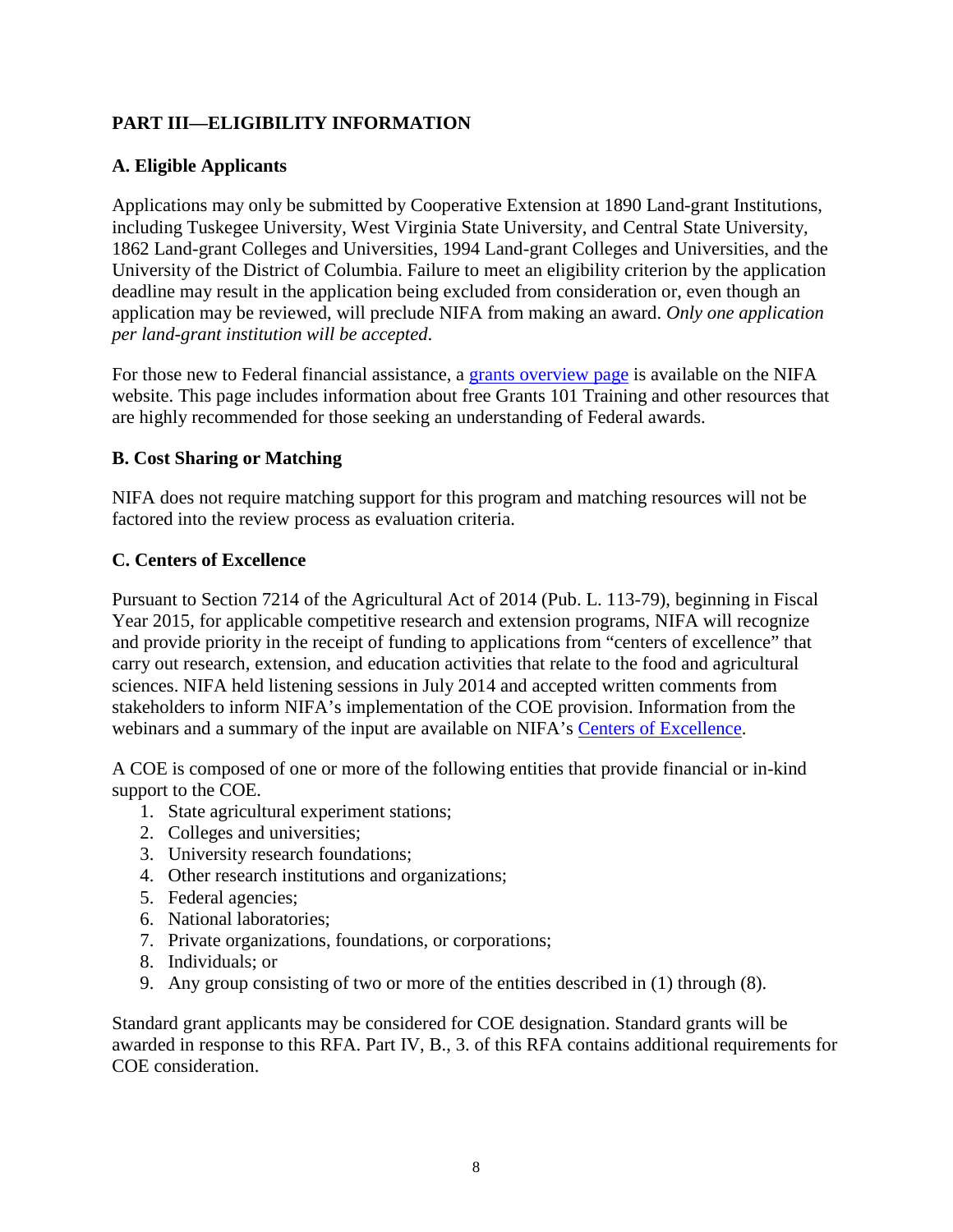# <span id="page-8-0"></span>**PART IV—APPLICATION AND SUBMISSION INFORMATION**

#### <span id="page-8-1"></span>**A. Electronic Application Package**

Only electronic applications may be submitted via Grants.gov to NIFA in response to this RFA. We urge you to submit early to the Grants.gov system. For information about the pre-award phase of the grant lifecycle see [Grants 101.](https://www.grants.gov/web/grants/learn-grants/grants-101/pre-award-phase.html)

#### **New Users of Grants.gov**

Prior to preparing an application, we recommend that the Project Director/Principal Investigator (PD/PI) first contact an Authorized Representative (AR, also referred to as Authorized Organizational Representative, or AOR) to determine if the organization is prepared to submit electronic applications through Grants.gov. If not (e.g., the institution/organization is new to the electronic grant application process through Grants.gov), then the one-time registration process must be completed **PRIOR** to submitting an application. It can take as long as two weeks to complete the registration process so it is critical to begin as soon as possible. In such situations, the AR should go to **["Register,](https://www.grants.gov/web/grants/register.html)" in the top right corner of the Grants.gov web page, for information on registering the institution/organization with Grants.gov.** Part II,1 of the NIFA Grants.gov Application Guide contains detailed information regarding the registration process. Refer to item 2, below, to locate the "NIFA Grants.gov Application Guide."

#### **Steps to Obtain Application Package Materials**

To receive application materials:

- 1. You must download and install a version of [Adobe Reader](https://get.adobe.com/reader/) compatible with Grants.gov to access, complete, and submit applications. For basic system requirements and download instructions, see [https://www.grants.gov/web/grants/applicants/adobe](https://www.grants.gov/web/grants/applicants/adobe-software-compatibility.html)[software-compatibility.html.](https://www.grants.gov/web/grants/applicants/adobe-software-compatibility.html) Grants.gov has a test package that will help you determine whether your current version of Adobe Reader is compatible.
- 2. To obtain the application package from Grants.gov, go to <https://www.grants.gov/web/grants/applicants/search-opportunity-package.html> and enter the funding opportunity number where appropriate

#### **Funding Opportunity Number: USDA-NIFA-SLBCD-006776**

Click "Search." On the displayed page, click the corresponding link to continue. A Grant Application Package is tied to a particular funding opportunity. You may move forms amongst different Grant Application Packages but you may ONLY submit an application to the particular funding opportunity to which the Grant Application Package is associated.

Contained within the application package is the "NIFA Grants.gov Application Guide." This guide contains an introduction and general Grants.gov instructions, information about how to use a Grant Application Package in Grants.gov, and instructions on how to complete the application forms.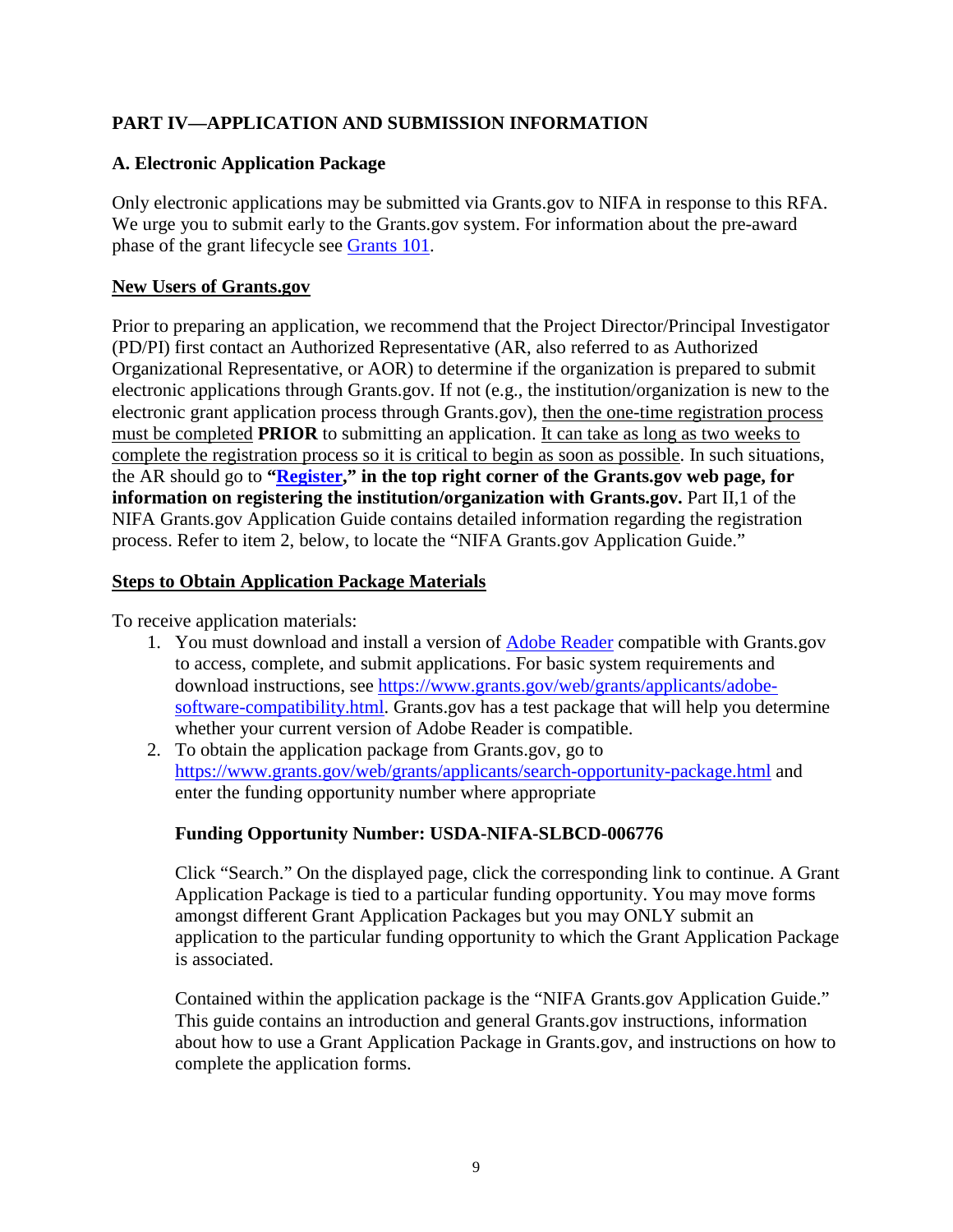**If you require assistance to access the application package** (e.g., downloading or navigating Adobe forms) **or submitting the application,** refer to resources available on the Grants.gov website [\(GRANTS.GOV SUPPORT\)](https://www.grants.gov/web/grants/support.html). Grants.gov assistance is also available at:

Grants.gov customer support 800-518-4726 Toll-Free or 606-545-5035 Business Hours: 24 hours a day, 7 days a week. Closed on [federal holidays.](https://www.opm.gov/policy-data-oversight/snow-dismissal-procedures/federal-holidays/) Email: [support@grants.gov](mailto:support@grants.gov)

Grants.gov iPortal (see [https://grants-portal.psc.gov/Welcome.aspx?pt=Grants\)](https://grants-portal.psc.gov/Welcome.aspx?pt=Grants): Top 10 requested help topics (FAQs), Searchable knowledge base, self-service ticketing and ticket status, and live web chat (available 7 a.m. - 9 p.m. EST). Have the following information available when contacting Grants.gov:

- Funding Opportunity Number (FON)
- Name of agency you are applying to
- Specific area of concern

# <span id="page-9-0"></span>**B. Content and Form of Application Submission**

Electronic applications are to be prepared following Parts V and VI of the NIFA Grants.gov Application Guide. This guide is part of the corresponding application package (see Section A of this part). The following is **additional information** you need to prepare an application in response to this RFA. **If there is discrepancy between the two documents, the information contained in this RFA is overriding.**

**Note the attachment requirements (e.g., PDF) in Part III, Section 3 of the guide. ANY PROPOSALS THAT ARE NON-COMPLIANT WITH THE REQUIREMENTS (e.g., content format, PDF file format, file name restrictions, and no password protected files) WILL BE AT RISK OF BEING EXCLUDED FROM NIFA REVIEW. Grants.gov does not check for NIFA required attachments or whether attachments are in PDF format; see Part III, Section 6.1 of the guide for how to check the manifest of submitted files. Partial applications will be excluded from NIFA review. We will accept subsequent submissions of an application until close of business on the closing date in the RFA (see Part V, 2.1 of the NIFA Grants.gov Application Guide for further information).**

**For any questions related to the preparation of an application,** review the NIFA Grants.gov Application Guide and the applicable RFA. If assistance is still needed for preparing application forms content, contact:

- Email: electronic@nifa.usda.gov
- Phone: 202-401-5048
- Business hours: Monday through Friday,  $7$  a.m.  $-5$  p.m. ET, excluding [federal holidays.](https://www.opm.gov/policy-data-oversight/snow-dismissal-procedures/federal-holidays/)

# **1. SF 424 R&R Cover Sheet**

Information related to the questions on this form is dealt with in detail in Part V, 2 of the NIFA Grants.gov Application Guide. See Part V, Section 2.17 of the NIFA Grants.gov Application Guide for the required certifications and assurances (e.g., Prohibition Against Entities Requiring Certain Internal Confidentiality Agreements).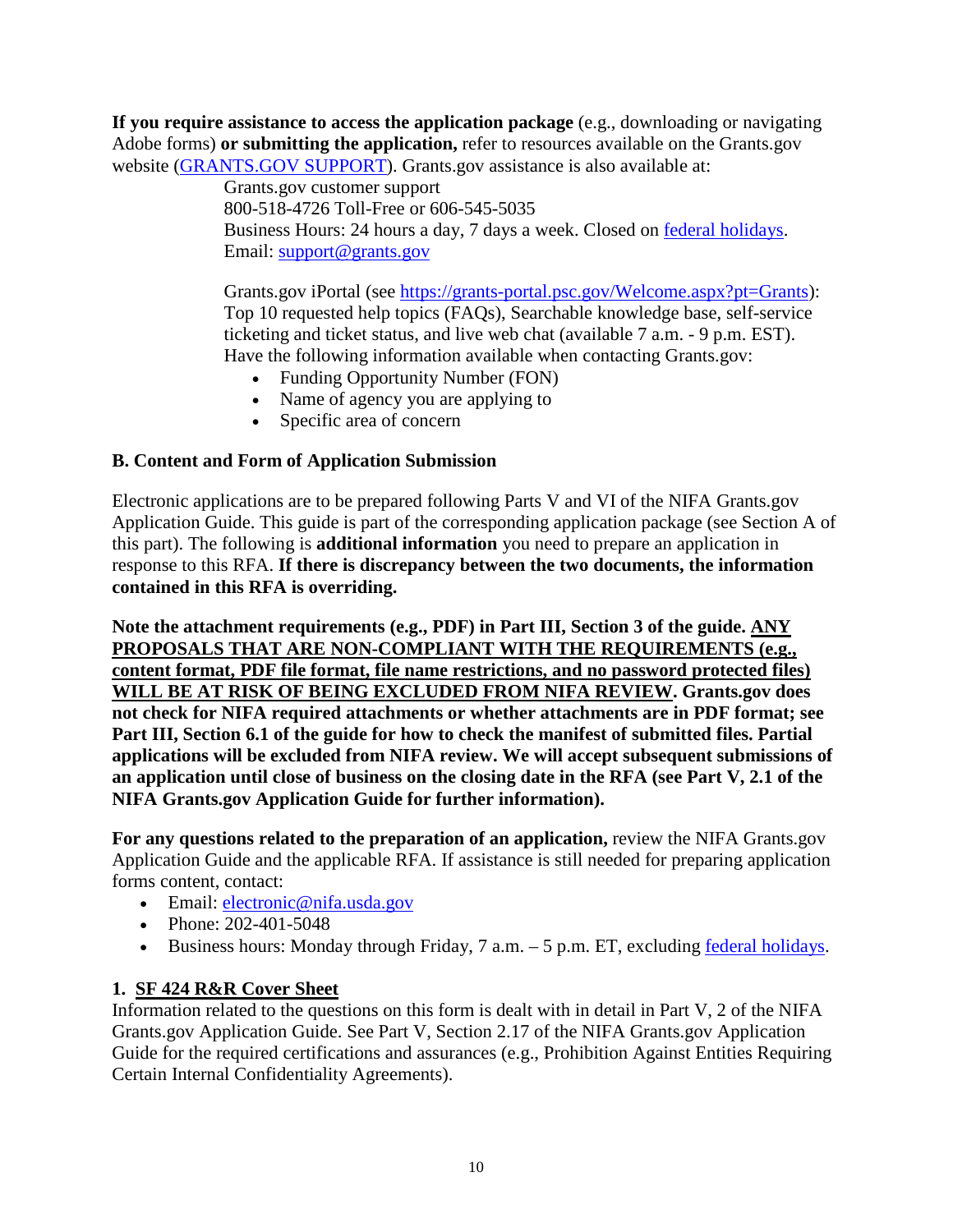# **2. SF 424 R&R Project/Performance Site Location(s)**

Detailed information related to the questions on this form is available in Part V, 3 of the NIFA Grants.gov Application Guide.

#### **3. R&R Other Project Information Form**

Detailed information related to the questions on this form is available in Part V, 4 of the NIFA Grants.gov Application Guide.

#### **a. Field 7. Project Summary/Abstract.**

The summary should also include the relevance of the project to the goals of CMPC-PDTA. See Part V. 4.7 of NIFA Grants.gov Application Guide for further instructions and a link to a suggested template.

# **b. Field 8. Project Narrative.**

NOTE: The Project Narrative shall not exceed **12** pages of written double-spaced text and up to **4** additional pages for figures and tables. We have established this maximum **of 16** pages to ensure a fair and equitable competition. Applications exceeding the applicable page limitation will be disqualified from the review process and not considered for funding. Grant-writing resources may be accessed at [Grant Training.](https://nifa.usda.gov/grant-training)

The Project Narrative must include all of the following information:

#### **Statement of Need & Background**

- Demonstrate an understanding of the nature of the issue this project is seeking to address.
- Describe how the overall project will effectively address the audience(s) to be served.
- Detail the characteristics of the institution(s) that make it particularly qualified to conduct the proposed work; describe ongoing or recently completed significant activities related to the proposed project, expert knowledge and experience with positive youth development, issues and challenges among military youth, implementing youth programs, relevant research and evaluation, capacity building through relevant professional development as well as experience working with military Services.

# **Plan of Work**

Projects should provide a clear description of the project objectives and activities listed in Part 1, Section B each year for (3) three years within a Plan of Work. The plan should clearly describe how the applicant will accomplish the following over the duration of the project: Professional Development:

- Through a stakeholder input process, professional development training needs must be identified; and
- Based on the stakeholder input, a professional development plan must be created outlining training opportunities delivered through diverse methods and an evaluation plan for training. The overall professional development plan shall be designed to maximize expertise and capacity of Extension faculty, local and regional staff, and at the national level for 4-H military liaisons, military service staff working with land-grant institutions and also those involved in working with military-connected youth.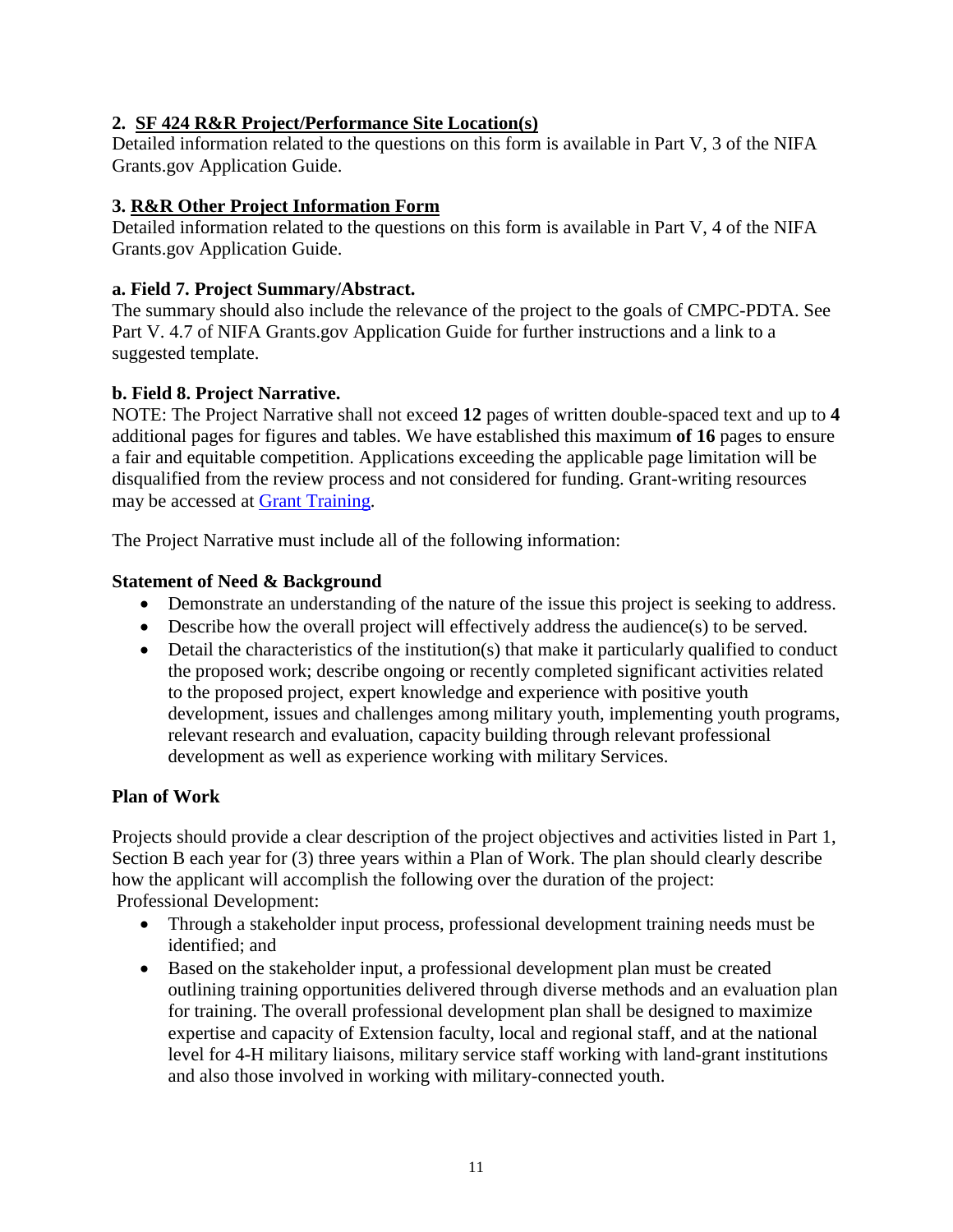*Communication*: A plan for communication must be created outlining various strategies to increase meaningful communication across the partnership including the development and dissemination of marketing materials.

*Evaluation*: An evaluation plan must be created detailing what will be measured, how data will be collected and maintained will be accomplished for partners' programs, and a process for providing training and technical assistance for issues related to evaluation and measuring impacts. An Annual Report and Impact Statements must be completed and published for dissemination.

*Project Management***.** Provide a brief summary of key personnel, their project functions, qualifications and expertise along with timelines, reporting, and collaborative efforts. Provide a listing of partners and their corresponding roles within the project.

#### **Budget (as below #6. R&R Budget) & Budget Narrative**

- There should be a direct relationship between the items in the budget and budget narrative, as well as between budget narrative and the objectives/activities contained in the Project Narrative.
- Every item in the budget must be justified in the proposal.
- Budget breakdown and budget narrative should be provided for each project year (Year 1) and Year 2). The project start date must be September 1, 2019 and the end date must be August 31, 2022.
- NOTE: The budget narrative does not have to count toward the maximum page count stated in PART IV, B., 3 of this RFA.

# **Center of Excellence Justification**

Standard grant applicants may be considered for COE designation. Standard grants will be awarded in response to this RFA.

In addition to meeting the other requirements detailed in Part III, C., of this RRFA, eligible applicants who wish to be considered as centers of excellence must provide a brief justification statement at the end of their Project Narratives and within the page limits provided for Project Narratives, describing how they meet the standards of a COE, based on the following criteria:

- (A) The ability of the COE to ensure coordination and cost effectiveness by reducing unnecessarily duplicative efforts regarding research, teaching, and extension in the implementation of the proposed research and/or extension activity outlined in this application;
- (B) In addition to any applicable matching requirements, the ability of the COE to leverage available resources by using public-private partnerships among agricultural industry groups, institutions of higher education, and the Federal Government in the implementation of the proposed research and/or extension activity outlined in this application. Resources leveraged should be commensurate with the size of the award;
- (C) The planned scope and capability of the COE to implement teaching initiatives to increase awareness and effectively disseminate solutions to target audiences through extension activities in the implementation of the proposed research and/or extension activity outlined in this application; and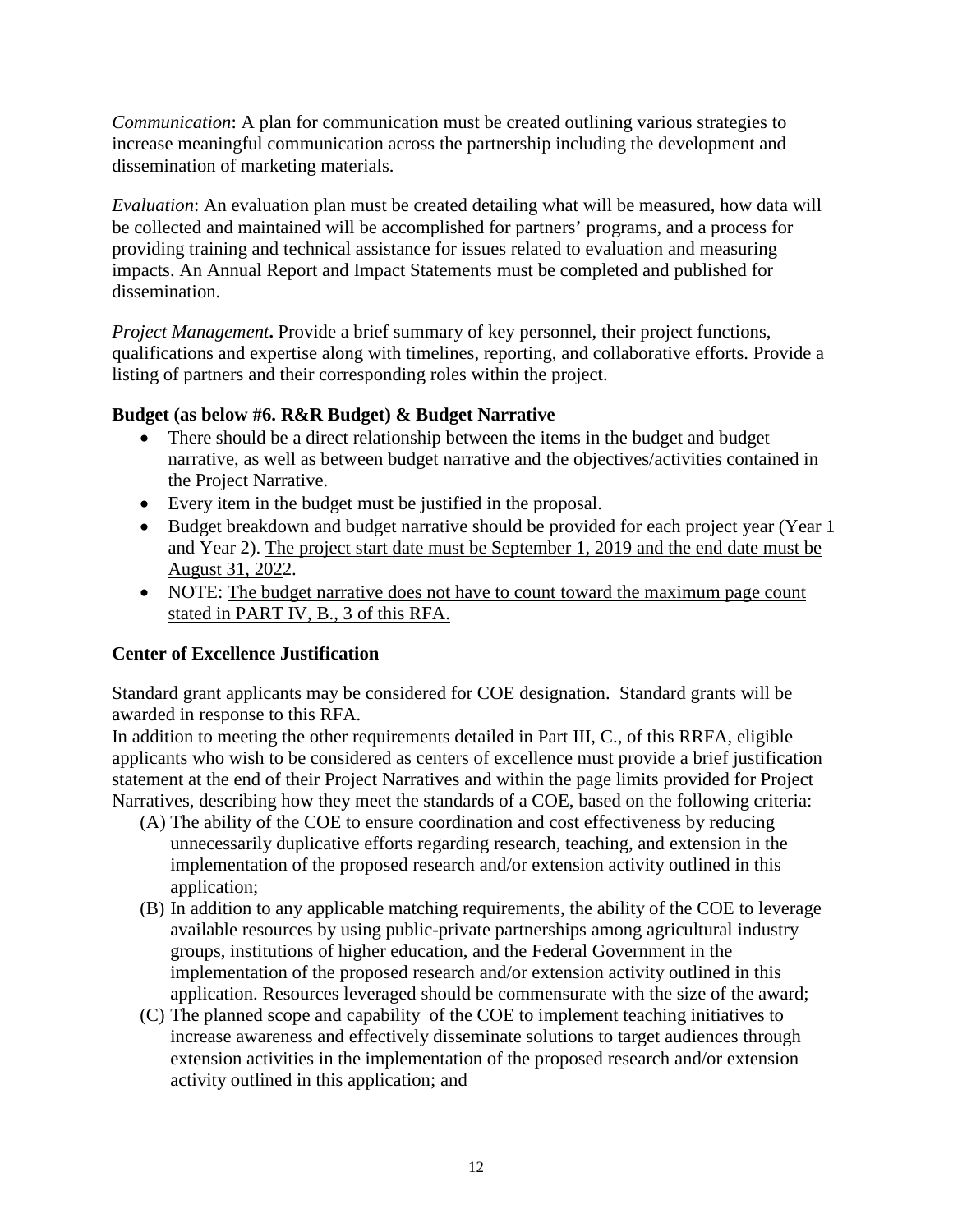(D) The ability or capacity of the COE to increase the economic returns to rural communities by identifying, attracting, and directing funds to high-priority agricultural issues in support of and as a result of the implementation of the proposed research and/or extension activity outlined in this application.

Additionally, where practicable (not required), COE applicants should describe proposed efforts to improve teaching capacity and infrastructure at colleges and universities (including land-grant colleges and universities, cooperating forestry schools, certified Non-Land Grant Colleges of Agriculture (NLGCA) (list of certified NLGCA is available at [NLGCA List\)](https://nifa.usda.gov/resource/nlgca-list), and schools of veterinary medicine).

#### **c. Field 12. Add Other Attachments**

See Part V. Section 4.12 of the NIFA Grants.gov Application Guide (Field 12 on the form) for instructions for this field.

**Data Management Plan.** A Data Management Plan (DMP) is required and is to clearly articulate how the project director (PD) and co-PDs plan to manage and disseminate the data generated by the project. The DMP will be considered during the merit review process (see Part V, B.). **See Part III Section 3.1 of the NIFA Grants.gov Application Guide for NIFA attachment specifications.** 

The requirements for preparation and inclusion of a DMP in your application is included on the following web page, [Data Management Plan for NIFA-Funded Research, Education, and](https://nifa.usda.gov/resource/data-management-plan-nifa-funded-research-projects)  [Extension Projects.](https://nifa.usda.gov/resource/data-management-plan-nifa-funded-research-projects) Also included on the web page are FAQs and information about accessing examples of DMPs.

# **4. R&R Senior/Key Person Profile (Expanded)**

Detailed information related to the questions on this form is available in Part V, 5 of the NIFA Grants.gov Application Guide. This section of the guide includes instructions about senior/key person profile requirements, and details about the biographical sketch and the current and pending support, including a link to a suggested template for the current and pending support.

**5. R&R Personal Data –** As noted in Part V, 6 of the NIFA Grants.gov Application Guide, the submission of this information is voluntary and is not a precondition of award. Part V.6 also notes the importance and use of the information.

# **6. R&R Budget**

Detailed information related to the questions on this form is available in Part V, 7 of the NIFA Grants.gov Application Guide. NIFA **does not** require matching support for this program and matching resources will not be factored into the review process as evaluation criteria. A New Applicant can request up to \$550,000.

# **7. Supplemental Information Form**

Detailed information related to the questions on this form is available in Part VI, 1 of the NIFA Grants.gov Application Guide.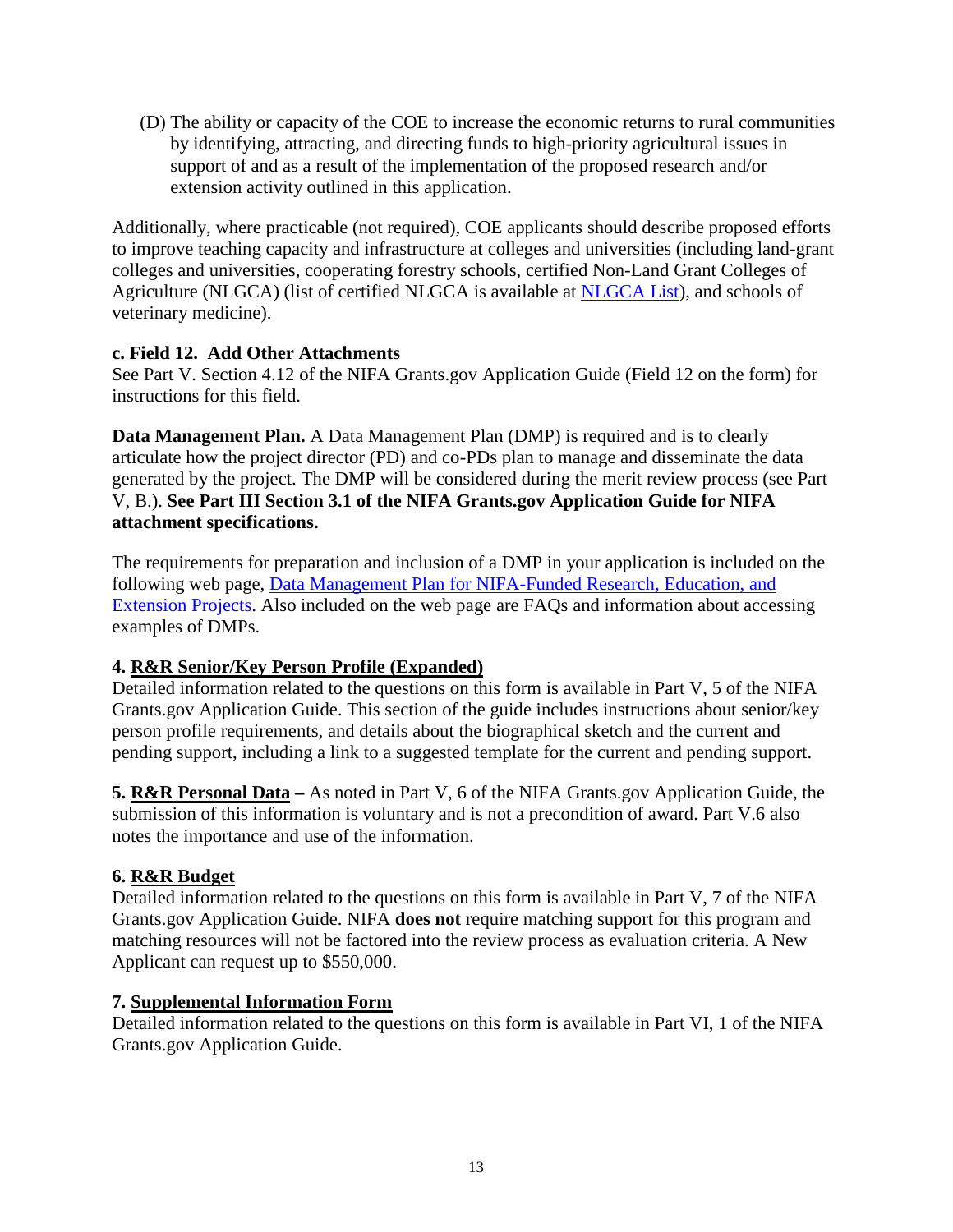- **a. Field 2. Program to which you are applying.** Enter the program code name (i.e., enter "**Youth At Risk**") and the program code (i.e., enter "**MC**"). Note that accurate entry of the program code is very important for proper and timely processing of an application.
- **b. Field 8. Conflict of Interest List**. See Part VI, 1.8 of the NIFA Grants.gov Application Guide for further instructions and a link to a suggested template.

#### **8. Representations Regarding Felony Conviction and Tax Delinquent Status for Corporate Applicants**

This is a required form for corporate applicants. See Part VI, 2 of the NIFA Grants.gov Application Guide for a description of the term, "corporation," and detailed information related to the questions on this form.

#### <span id="page-13-0"></span>**C. Submission Dates and Times**

We recommend that you conduct an administrative review of the application before submission of it via Grants.gov to ensure that it complies with all preparation instructions. An application checklist is included in Part VII of the NIFA Grants.gov Application Guide to assist with this review.

Instructions for submitting an application are included in **Part IV, Section 1.5 of the NIFA Grants.gov Application Guide.** Applications must be received by Grants.gov by **5 p.m. Eastern Time on July 26, 2019**. Applications received after this deadline will normally not be considered for funding.

If you have **trouble** submitting an application to Grants.gov, you should FIRST contact the Grants.gov Help Desk to resolve any problems. Keep a record of any such correspondence. See Part IV. A for Grants.gov contact information. We send email correspondence to the AR regarding the status of submitted applications. We strongly encourage you to provide accurate email addresses, where designated, on the SF-424 R&R Application for Federal Assistance.

If the AR has not received correspondence **from NIFA** regarding a submitted application within 30 days of the established deadline, contact the Agency Contact identified in Part VII of the RFA and request the proposal number assigned to the application. **Failure** to do so may result in the application not being considered for funding by the peer review panel. Once the application has been assigned a proposal number, you should cite this number on all future correspondence.

# <span id="page-13-1"></span>**D. Funding Restrictions**

Pursuant to Section 1473 of the National Agricultural Research, Extension, and Teaching Policy Act of 1977, as amended, 7 U.S.C. 3319, **indirect costs and tuition remission are not allowable costs under Section 3(d) of Smith-Lever funded projects, and no funds will be approved for this purpose**. Costs that are a part of an institution's indirect cost pool (e.g., administrative or clerical salaries) may not be reclassified as direct costs for the purpose of making them allowable.

You may not use grant funds awarded under this authority to renovate or refurbish research, education, or extension space; purchase or install fixed equipment in such space; or the plan,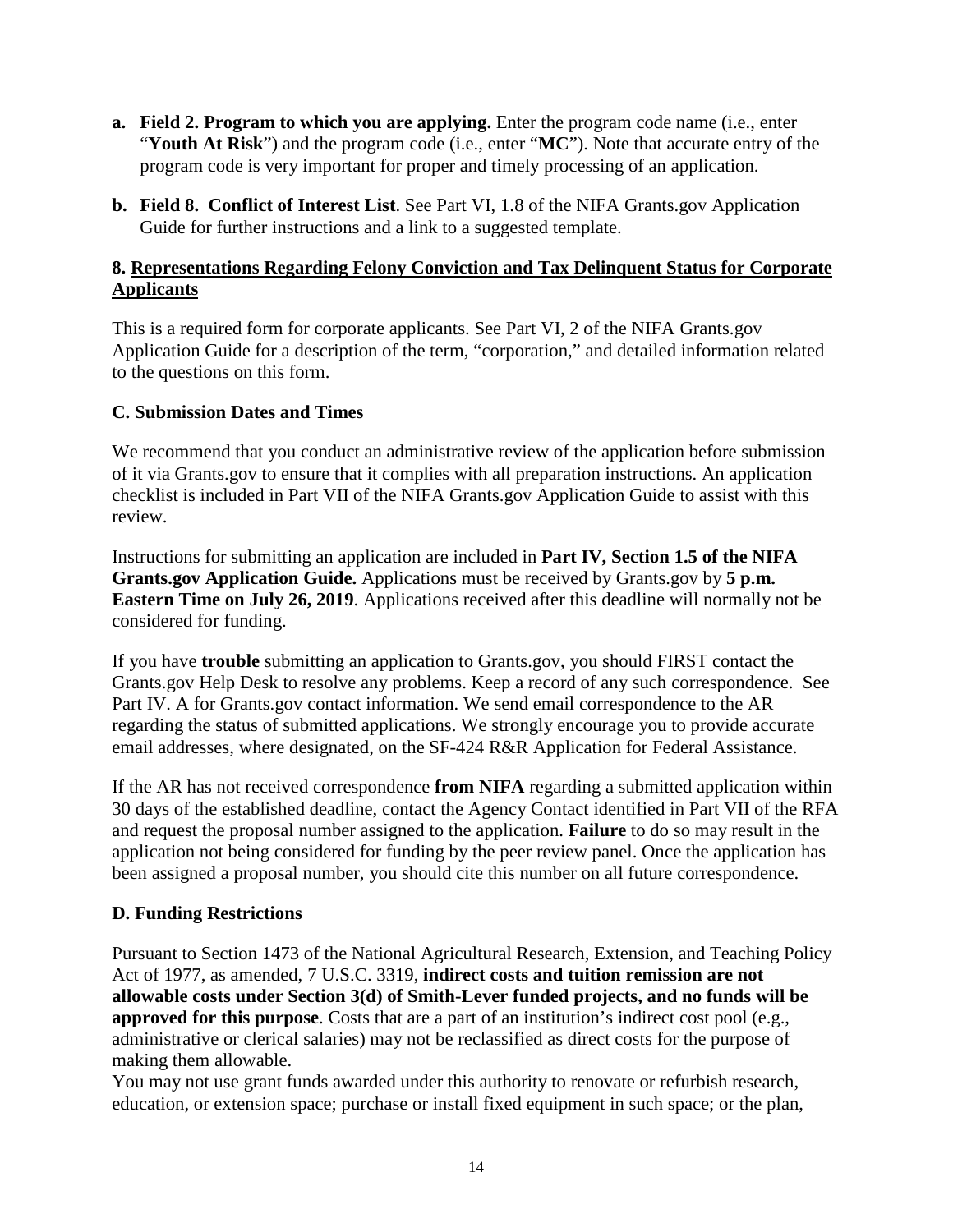repair, rehabilitate, acquire, or construction of buildings or facilities. The funding period will commence on the effective date cited in the award instrument. Any such limitation also applies to subcontracts made under awards subject to a funding period limitation.

#### <span id="page-14-0"></span>**E. Other Submission Requirements**

Follow the submission requirements noted in Part IV, Section 1.5 in the document entitled "NIFA Grants.gov Application Guide." For information about the status of a submitted application, see Part III, Section 6 of the NIFA Grants.gov Application Guide.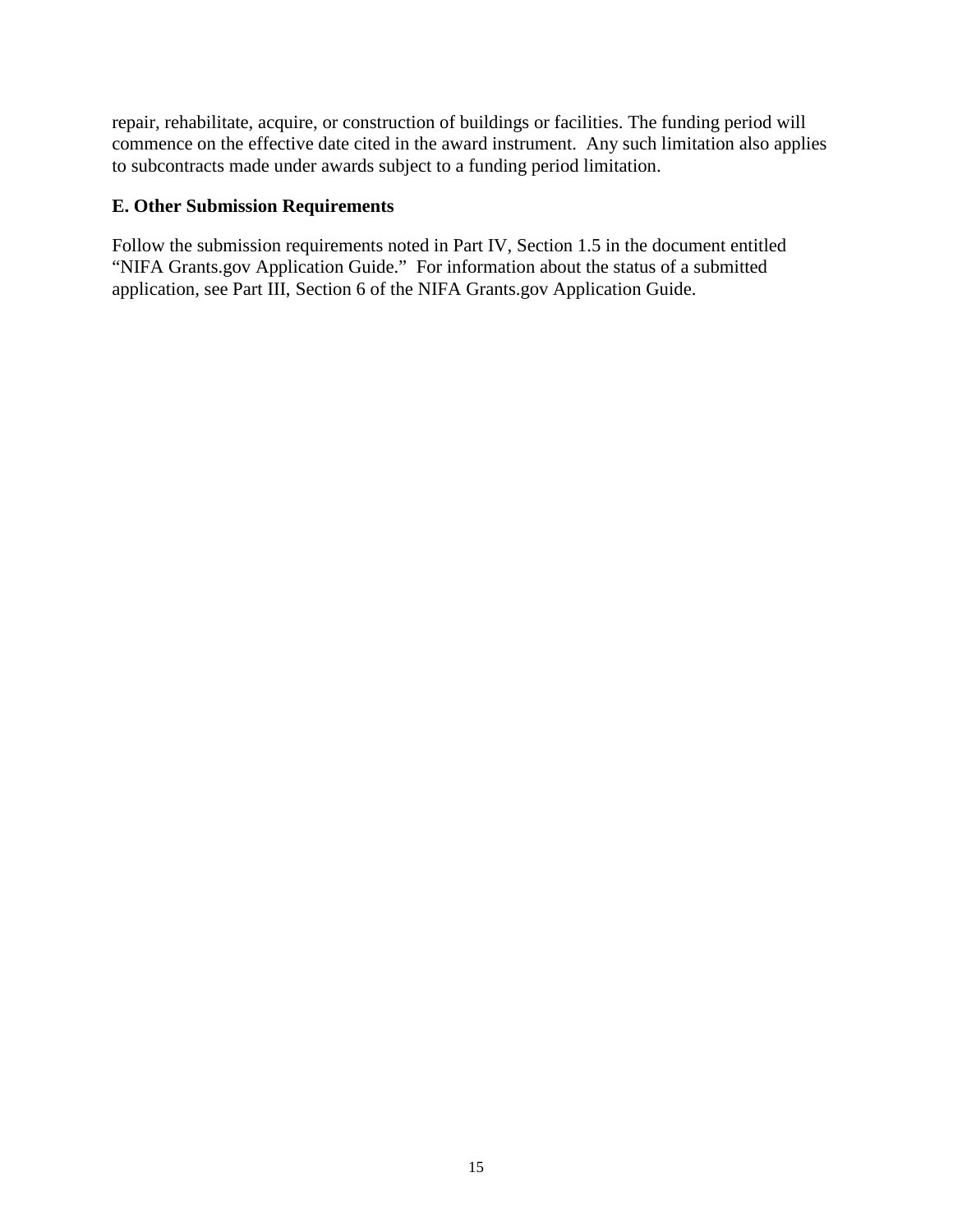# <span id="page-15-0"></span>**PART V—APPLICATION REVIEW REQUIREMENTS**

# <span id="page-15-1"></span>**A. General**

We evaluate each application in a two-part process. First, we screen each application to ensure that it meets the administrative requirements as set forth in this RFA. Second, a technical review panel will evaluate applications that meet the administrative requirements. We select reviewers based upon their training and experience in relevant scientific, extension, or education fields, taking into account the following factors:

- The level of relevant formal scientific, technical education, or extension experience of the individual, as well as the extent to which an individual is engaged in relevant research, education, or extension activities;
- The need to include experts from various areas of specialization within relevant scientific, education, or extension fields;
- The need to include other experts (e.g., educators, military youth personnel, youth professionals, program managers) who can assess relevance of the applications to targeted audiences and to program needs;
- The need to include experts from a variety of organizational types (e.g., colleges, universities, industry, state and federal agencies, and private profit and non-profit organizations) and geographic locations;
- The need to maintain a balanced composition with regard to minority and female representation and an equitable age distribution; and
- The need to include reviewers who can judge the effective usefulness of each application to producers and the general public.

After each peer review panel has completed its deliberations, the responsible program staff of the CMPC-PDTA team will recommend that your project be approved for support from currently available funds or be declined due to insufficient funds or unfavorable review. The CMPC-PDTA team reserves the right to negotiate with the PD/PI and/or with the submitting organization or institution regarding project revisions (e.g., reductions in the scope of work, funding level, period, or method of support) prior to recommending any project for funding. We will send copies of reviews, *not* including the identity of reviewers, and a summary of the panel comments to the PD after the review process has been completed.

# <span id="page-15-2"></span>**B. Evaluation Criteria**

A reviewer's written evaluation entails two levels of assessment. First, the reviewer summarizes how well the application addressed each evaluation criterion. After the application has been assessed for strengths and weaknesses of each criterion, the reviewer then evaluates the overall likelihood that the project will have significant outcome and impact. These written reviews are used to begin panel discussions with other reviewers serving on the peer review panel. Through these discussions, peer review panelists come to consensus on the final rating and ranking of proposals. A complete description of NIFA's peer review process can be found at the NIFA website: [NIFA Peer Review Process for Competitive Grant Applications.](https://nifa.usda.gov/resource/nifa-peer-review-process-competitive-grant-applications)

Evaluation criteria that will be used in reviewing applications submitted in response to this RFA will encompass all areas of the project summary and narrative as outlined and described in Part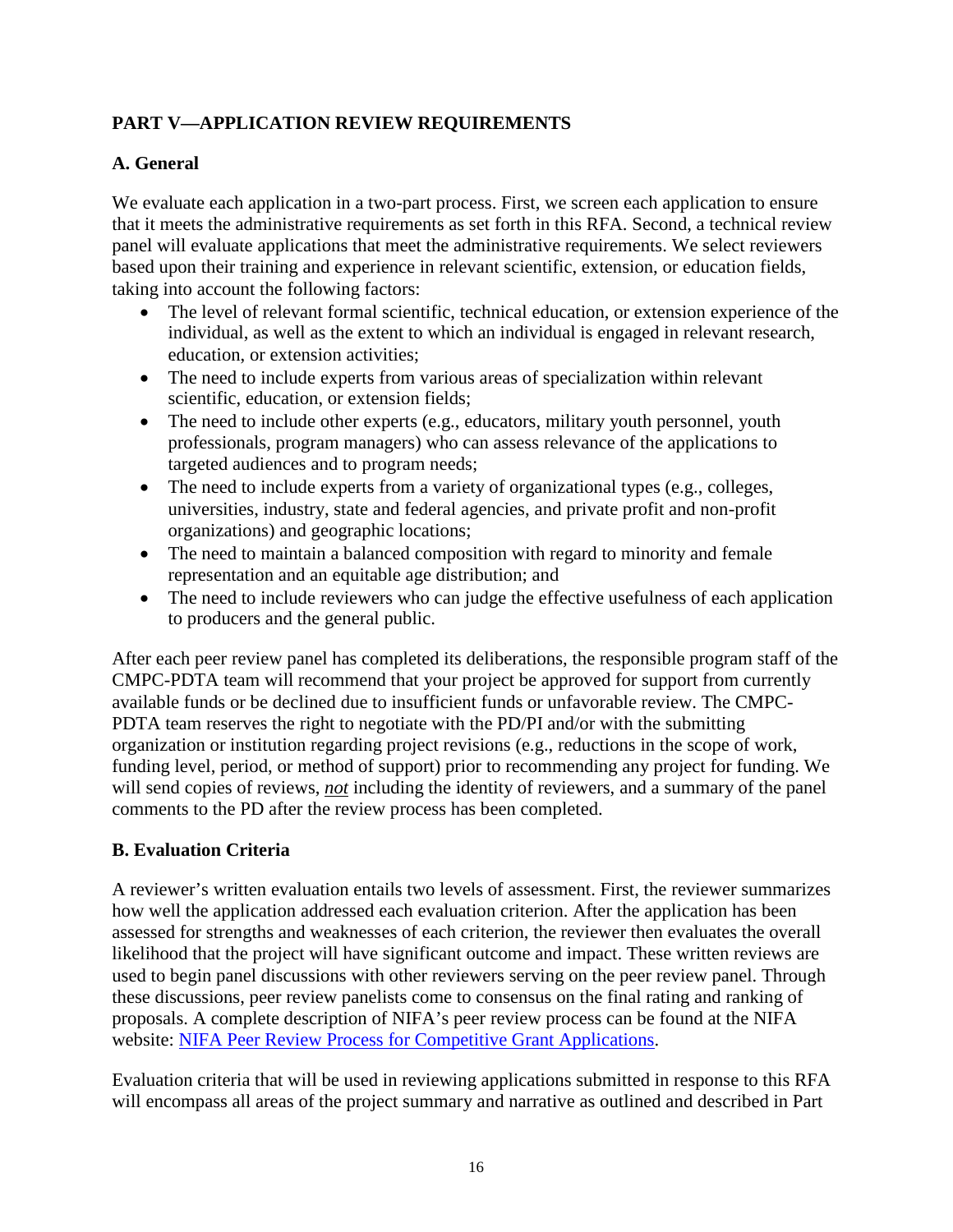IV, B. Section 3 (R&R Other Project Information Form), Fields 7-12. As such, proposals will be evaluated on whether or not they include information requested in this RFA; the quality of information provided; and the feasibility of project's successful completion given proposed objectives, associated activities, time, and partner(s)' commitments.

We will use the evaluation criteria below to review applications submitted in response to this RFA:

1. **Potential for successfully supporting the implementation and capacity of the 4-H Military Partnership and Outreach Support Program. (15 points)**

This criterion is used to assess the likelihood that the project team will succeed in: (1) providing the overall management of this project including partnerships and management of project staff; and (2) completing the activities and products described in Part I—Funding Opportunity Description, Section B., based on statement of need and background as well as past experience with positive youth development, issues and challenges among military youth, implementing youth programs, relevant research and evaluation, capacity building through relevant professional development as well as experience working with military Services. Factors include those identified in the project narrative.

**2. Proposed Approach (75 points)** 

This criterion is used to assess the soundness and sustainability of the proposed Plan of Work to successfully support the implementation and capacity of the 4-H Military Partnership and Outreach Support Program including objectives and activities (Professional Development - 25 pts, Communication - 15 pts, and Evaluation – 20 pts) and project management (10 pts). Factors include those identified in the project narrative.

**3. Budget and Budget Narrative (10 points)** 

This criterion is used to assess the extent to which the total 3-year budget adequately supports the project and is cost effective based on budget outline provided. Elements considered include: the necessity and reasonableness of costs to carry out project activities and achieve project objectives and the adequacy of time committed to the project by key project personnel. Factors include those identified in the project narrative.

#### **Center of Excellence Status**

All eligible applicants will be competitively peer reviewed (as described in Part V, A. and B. of this RFA), and ranked in accordance with the evaluation criteria. Those that rank highly meritorious and requested to be considered as a center of excellence will be further evaluated by the peer panel to determine whether they have met the standards to be centers of excellence (Part III.C and Part IV.B.). In instances where they are found to be equally meritorious with the application of a non-center of excellence, based on peer review, selection for funding will be weighed in favor of applicants meeting the center of excellence criteria. NIFA will effectively use the center of excellence prioritization as a "tie breaker". Applicants that rank highly meritorious but who did not request consideration as a center of excellence or who are not deemed to have met the centers of excellence standards may still receive funding.

In addition, the applicant's Notice of Award will reflect that, for the particular grant program, the applicant meets all of the requirements of a center of excellence. Entities recognized as centers of excellence will maintain that distinction for the duration of their period of performance or as identified in the terms and conditions of that award.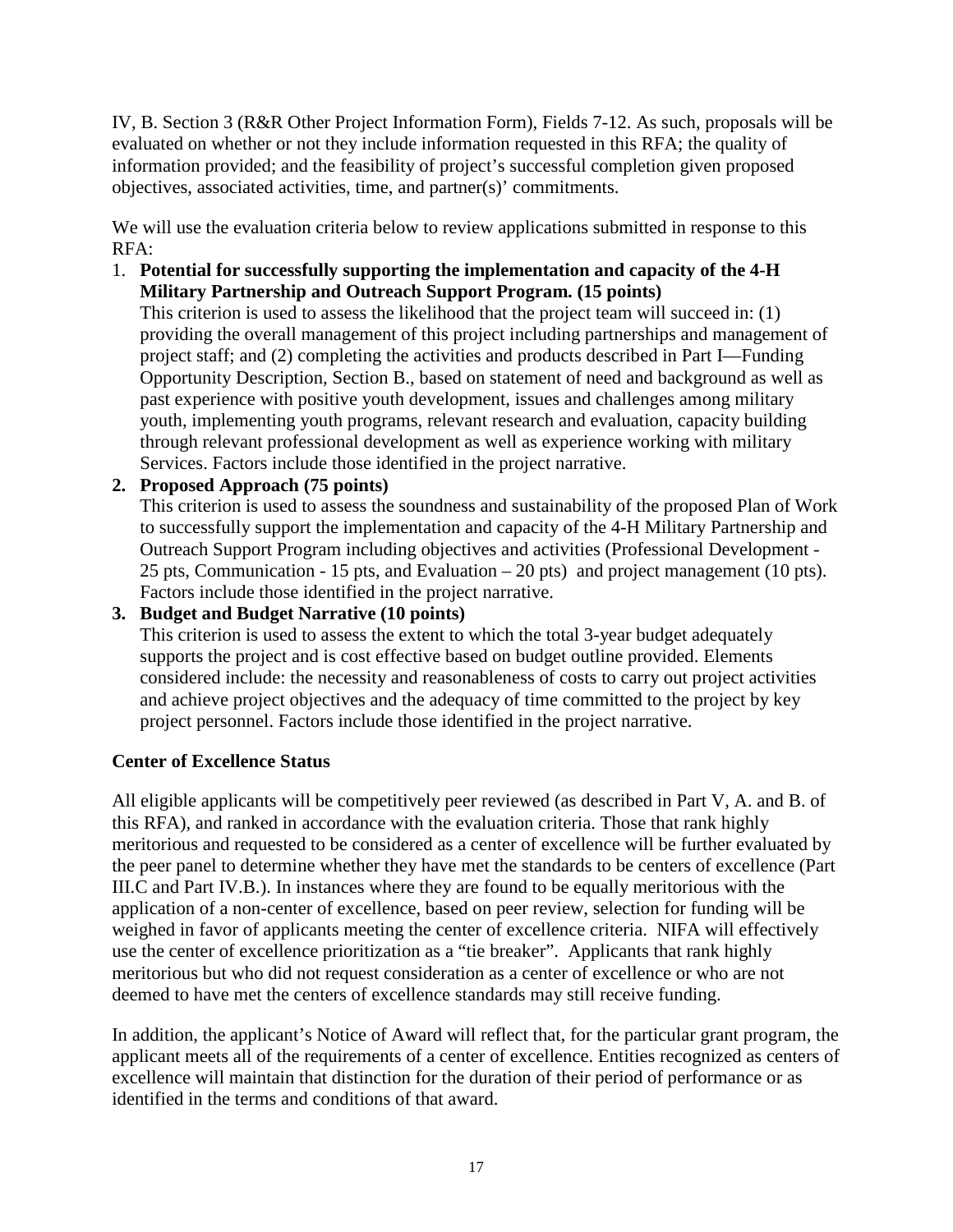#### <span id="page-17-0"></span>**C. Conflicts of Interest and Confidentiality**

During the peer evaluation process, we take extreme care to prevent any actual or perceived conflicts of interest that may impact review or evaluation. See [NIFA Peer Review Process for](https://nifa.usda.gov/resource/nifa-peer-review-process-competitive-grant-applications)  [Competitive Grant Applications](https://nifa.usda.gov/resource/nifa-peer-review-process-competitive-grant-applications) for further information about conflicts of interest and confidentiality as related to the peer review process.

#### <span id="page-17-1"></span>**D. Organizational Management Information**

Specific management information relating to an applicant shall be submitted one-time, with updates on an as-needed basis. This requirement is part of the responsibility determined prior to the award of a grant identified under this RFA, if such information has not been provided previously under this or another NIFA program. We will provide you copies of forms recommended for use in fulfilling these requirements as part of the pre-award process. Although an applicant may be eligible based on its status as one of these entities, there are factors that may exclude an applicant from receiving federal financial and nonfinancial assistance and benefits under this program (e.g., debarment or suspension of an individual involved or a determination that an applicant is not responsible based on submitted organizational management information).

#### <span id="page-17-2"></span>**E. Application Disposition**

An application may be withdrawn at any time before a final funding decision is made regarding the application. Each application that is not selected for funding, including those that are withdrawn, will be retained by the CMPC-PDTA team for a period of three years.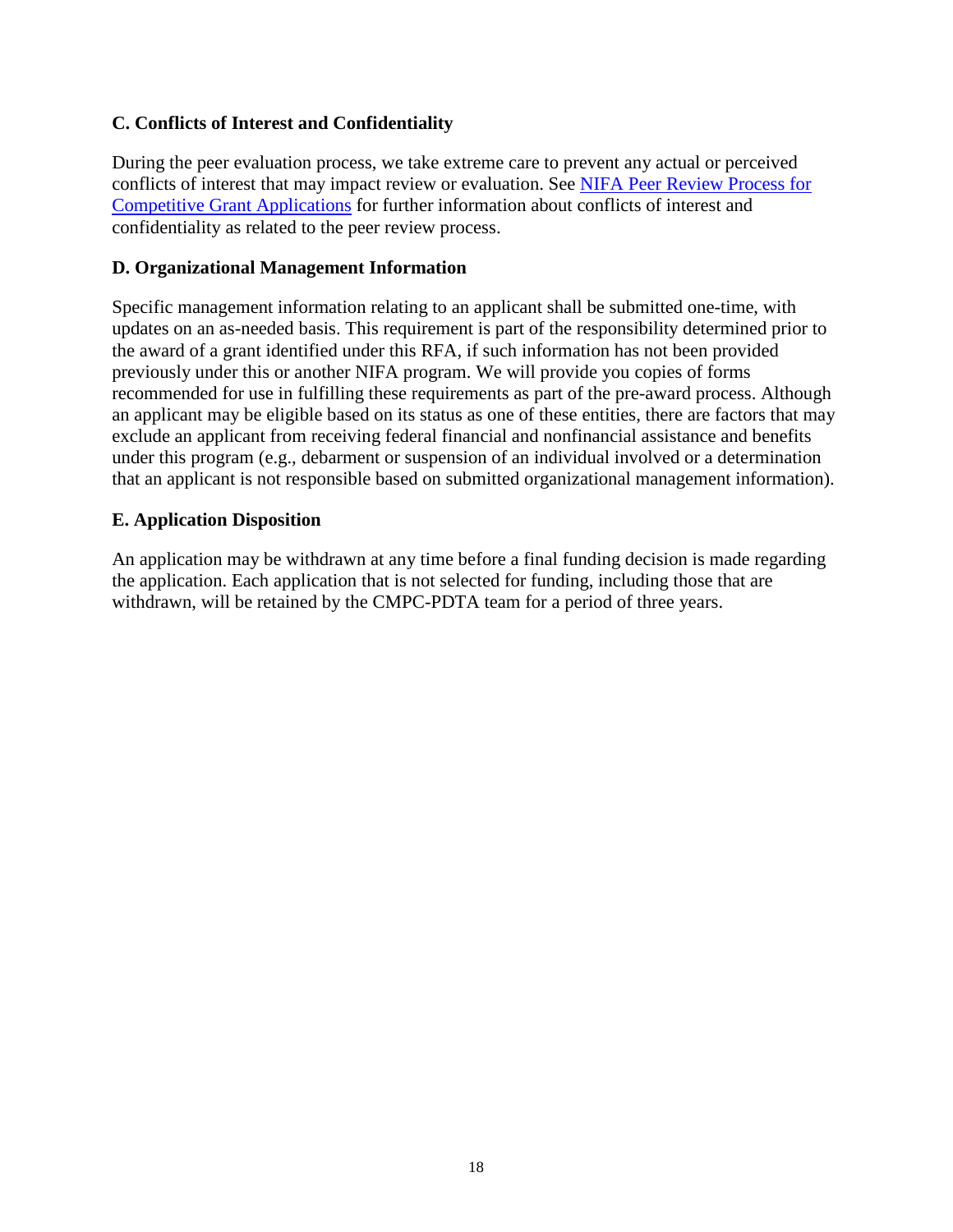# <span id="page-18-0"></span>**PART VI—AWARD ADMINISTRATION**

# <span id="page-18-1"></span>**A. General**

Within the limit of funds available for such purpose, the NIFA awarding official shall make grants to those responsible, eligible applicants whose applications are judged most meritorious under the procedures set forth in this RFA. The date specified by the NIFA awarding official as the effective date of the grant shall be no later than September 30 of the federal fiscal year in which the project is approved for support and funds are appropriated for such purpose, unless otherwise permitted by law. The project need not be initiated on the grant effective date, but as soon thereafter as practical so that project goals may be attained within the funded project period. All funds granted by NIFA under this RFA may be used only for the purpose for which they are granted in accordance with the approved application and budget, regulations, terms and conditions of the award, applicable federal cost principles, USDA assistance regulations, and NIFA General Awards Administration Provisions at 7 CFR part 3430, subparts A through E.

#### <span id="page-18-2"></span>**B. Award Notice**

The award document will provide pertinent instructions and information including, at a minimum, the information described in [2 CFR 200.210.](https://www.ecfr.gov/cgi-bin/text-idx?SID=70b44cfc44976f4a7742464f7cfbb37e&mc=true&node=se2.1.200_1210&rgn=div8) See [Terms and Conditions](https://nifa.usda.gov/terms-and-conditions) to view current NIFA award terms and conditions.

#### <span id="page-18-3"></span>**C. Administrative and National Policy Requirements**

Several federal statutes and regulations apply to grant applications considered for review and to project grants awarded under this program. These may include, but are not limited to, the ones listed on the NIFA web page – [Federal Regulations.](https://nifa.usda.gov/federal-regulations) [NIFA Federal Assistance Policy Guide](https://nifa.usda.gov/policy-guide)**—**a compendium of basic NIFA policies and procedures that apply to all NIFA awards, unless there are statutory, regulatory, or award-specific requirements to the contrary.

#### <span id="page-18-4"></span>**D. Expected Program Outputs and Reporting Requirements**

The output and reporting requirements are included in the award terms and conditions (see [Terms and Conditions](https://nifa.usda.gov/terms-and-conditions) for information about NIFA award terms). If there are any program or award-specific award terms, they will be identified in the award. *Successful Applicants are expected to complete Annual reports and Impact statements.*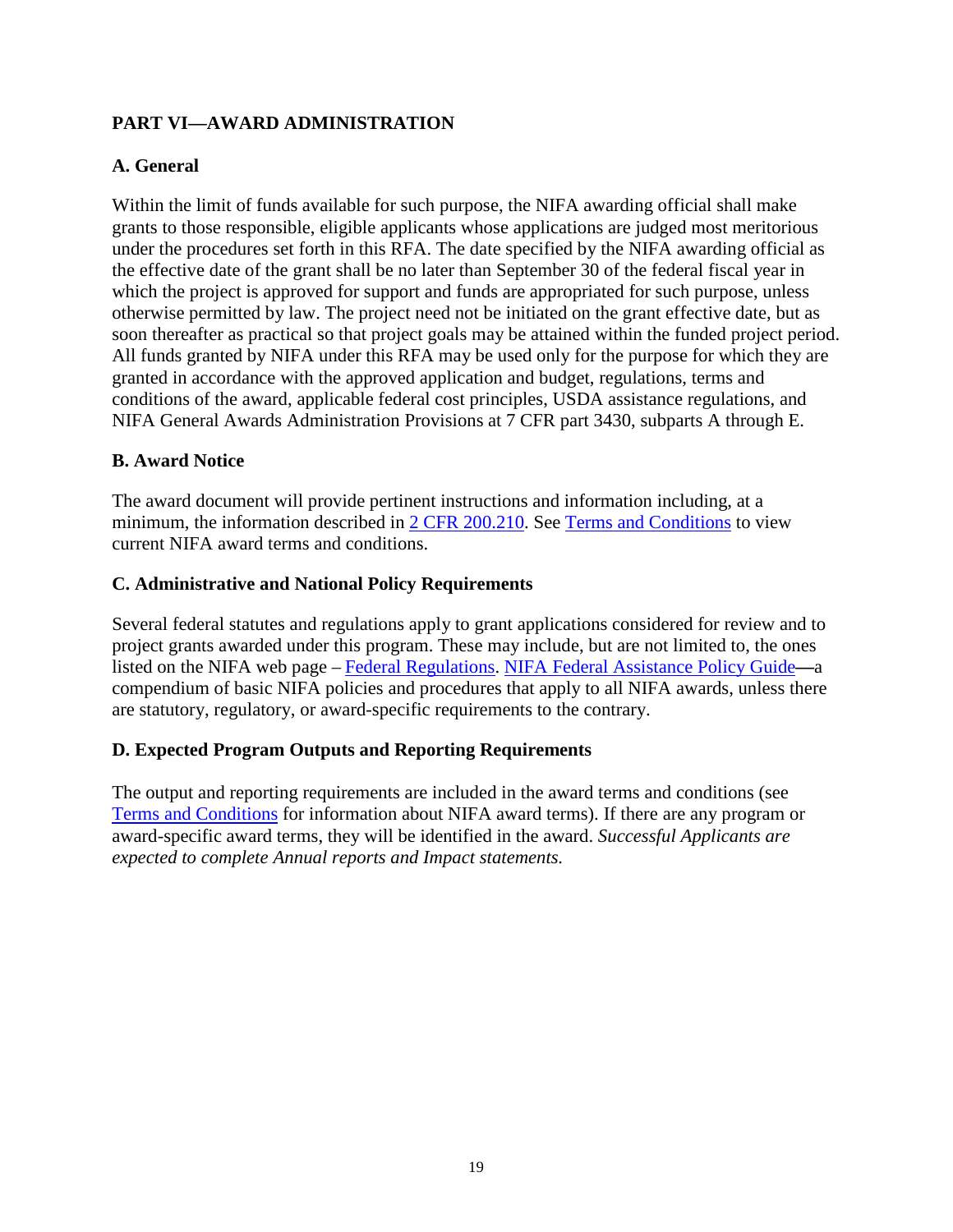# <span id="page-19-0"></span>**PART VII—AGENCY CONTACT**

Applicants and other interested parties are encouraged to contact:

#### **Programmatic Contacts:**

Ahlishia Shipley, Ph.D. National Program Leader, Families and Health Division of Family and Consumer Sciences USDA, National Institute of Food and Agriculture (NIFA) 800 9th Street, SW, Room 4429 Washington, DC 20024 Telephone: (202) 401-6854 E-mail: [ashipley@nifa.usda.gov](mailto:ashipley@nifa.usda.gov)

Bonita Williams, Ph.D. National Program Leader, Vulnerable Populations Division of Youth and 4-H USDA, National Institute of Food and Agriculture (NIFA) 800 9th Street, SW, Room 4423 Washington, DC 20024 Telephone: (202) 720-3566 Email: [bwilliams@nifa.usda.gov](mailto:bwilliams@nifa.usda.gov)

#### **Administrative/Business Contact**

Sondra R. Watkins Team Leader Awards Management Division Office of Grants and Financial Management 800 9th Street, SW, Room 2170 Washington, DC 20024  $(202)$  401 – 4249 [swatkins@nifa.usda.gov](mailto:swatkins@nifa.usda.gov)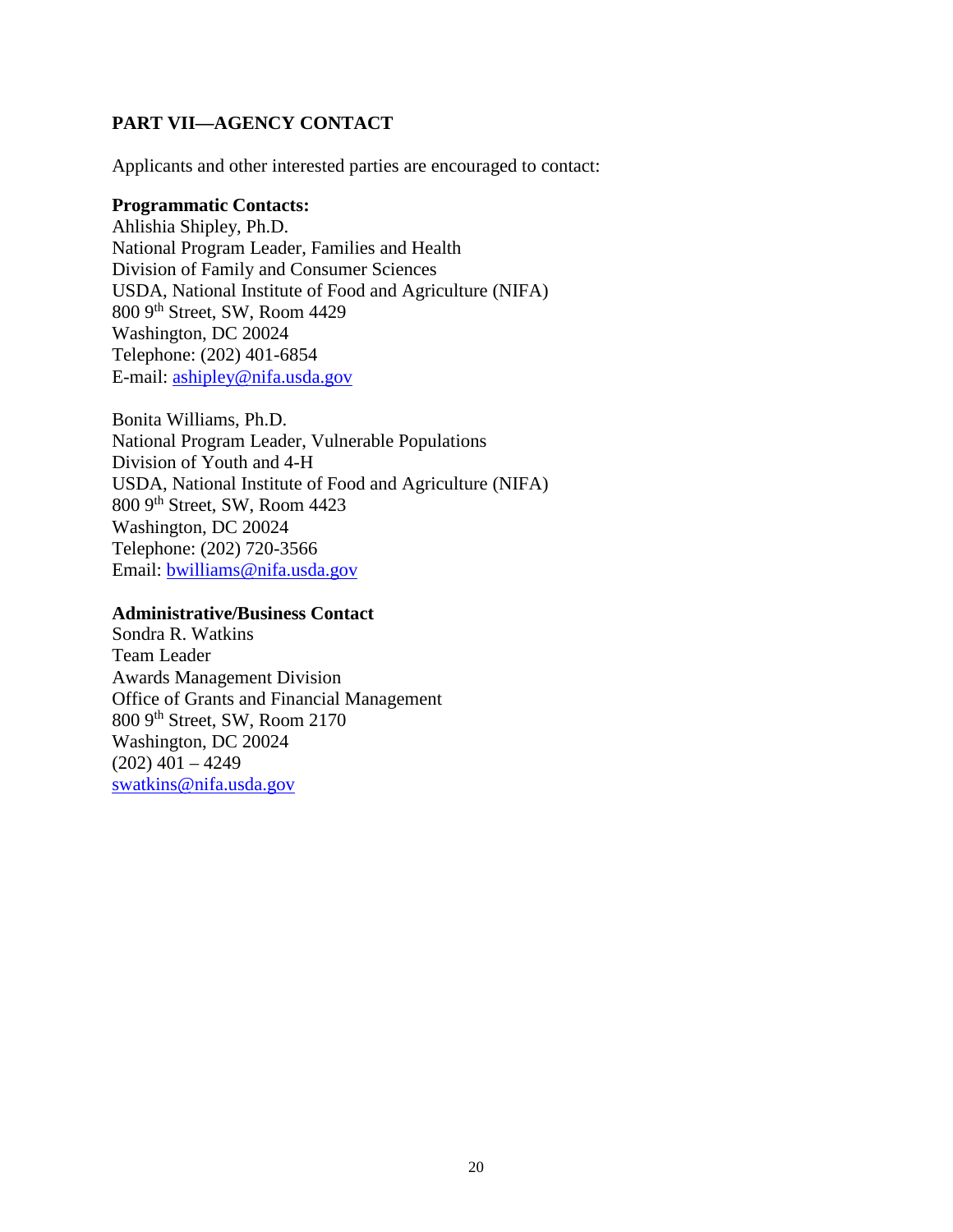# <span id="page-20-0"></span>**PART VIII—OTHER INFORMATION**

#### <span id="page-20-1"></span>**A. Use of Funds; Changes**

#### 1. **Delegation of Fiscal Responsibility**

Unless the terms and conditions of the award state otherwise, awardees may not in whole or in part delegate or transfer to another person, institution, or organization the responsibility for use or expenditure of award funds.

# **2. Changes in Budget or Project Plans**

In accordance with [2 CFR 200.308,](https://www.ecfr.gov/cgi-bin/text-idx?SID=3af89506559b05297e7d0334cb283e24&mc=true&node=se2.1.200_1308&rgn=div8) awardees must request prior approval from NIFA for the following program or budget-related reasons:

- i. Change in the scope or the objective of the project or program (even if there is no associated budget revision requiring prior written approval).
- ii. Change in a key person specified in the application or the federal award.
- iii. The disengagement from the project for more than three months, or a 25 percent reduction in time devoted to the project, by the approved project director or principal investigator.
- iv. The inclusion, unless waived by the federal awarding agency, of costs that require prior approval in accordance with 2 CFR 200 Subpart E—Cost Principles of this part or 45 CFR Part 75 Appendix IX, "Principles for Determining Costs Applicable to Research and Development under Awards and Contracts with Hospitals," or 48 CFR Part 31, "Contract Cost Principles and Procedures," as applicable.
- v. The transfer of funds budgeted for participant support costs as defined in §200.75 Participant support costs to other categories of expense.
- vi. Unless described in the application and funded in the approved federal awards, the subawarding, transferring or contracting out of any work under a federal award, including fixed amount subawards as described in §200.332 Fixed amount subawards. This provision does not apply to the acquisition of supplies, material, equipment, or general support services.
- vii. Changes in the approved cost-sharing or matching provided by the non-federal entity.
- viii. The need arises for additional federal funds to complete the project.

The awardee will be subject to the terms and conditions identified in the award. See [Terms and](https://nifa.usda.gov/terms-and-conditions)  [Conditions](https://nifa.usda.gov/terms-and-conditions) for information about NIFA award terms.

# <span id="page-20-2"></span>**B. Confidential Aspects of Applications and Awards**

When an application results in an award, it becomes a part of the record of NIFA transactions, available to the public upon specific request. Information that the Secretary of Agriculture determines to be of a confidential, privileged, or proprietary nature will be held in confidence to the extent permitted by law. Therefore, any information that the applicant wishes to have considered as confidential, privileged, or proprietary should be clearly marked within the application. We will retain for three years a copy of an application that does not result in an award. Such an application will be released only with the consent of the applicant or to the extent required by law. An application may be withdrawn at any time prior to the final action thereon.